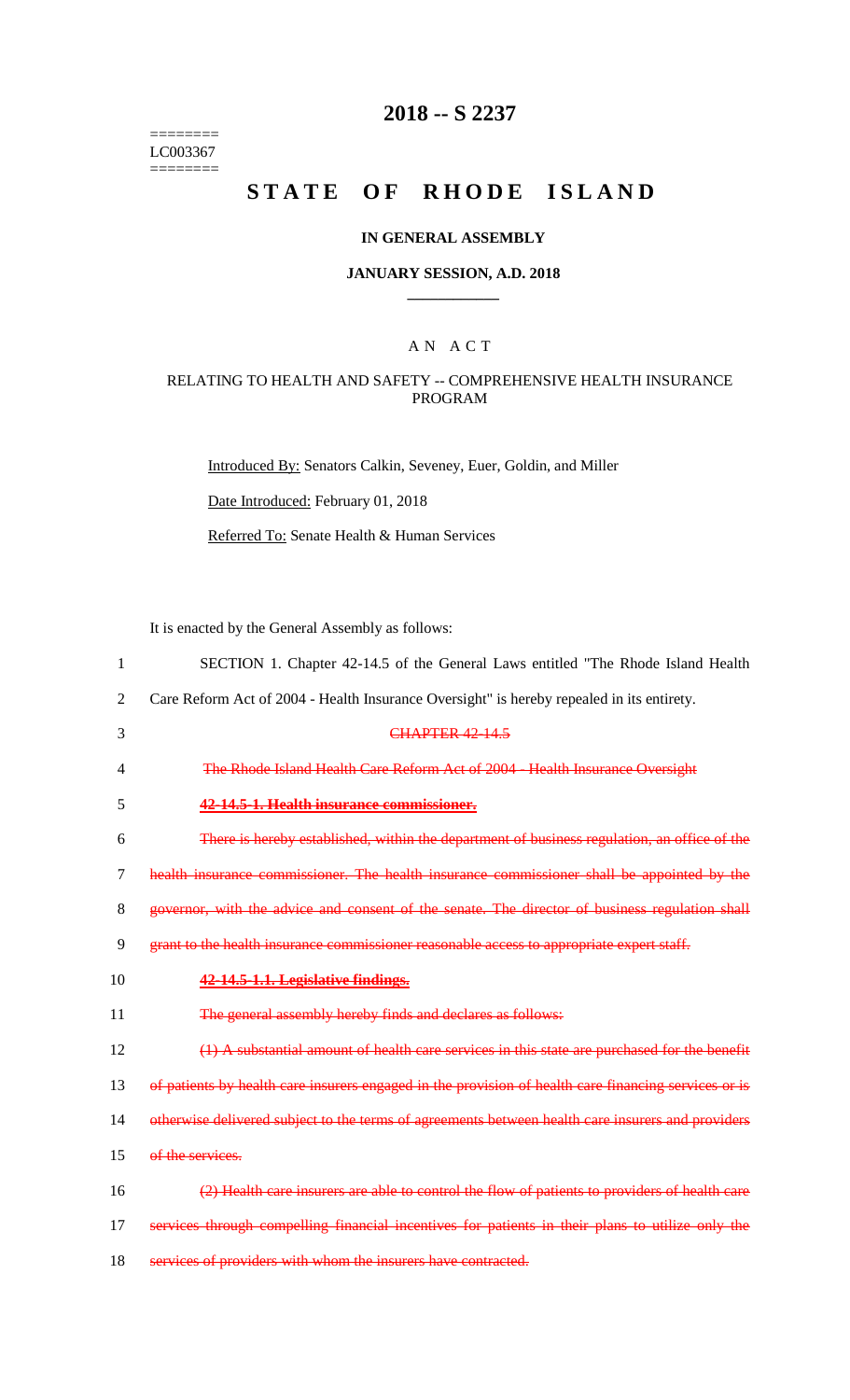(3) Health care insurers also control the health care services rendered to patients through 2 utilization review programs and other managed care tools and associated coverage and payment policies. (4) By incorporation or merger the power of health care insurers in markets of this state for health care services has become great enough to create a competitive imbalance, reducing levels of competition and threatening the availability of high quality, cost-effective health care. (5) The power of health care insurers to unilaterally impose provider contract terms may jeopardize the ability of physicians and other health care providers to deliver the superior quality health care services that have been traditionally available in this state. (6) It is the intention of the general assembly to authorize health care providers to jointly discuss with health care insurers topics of concern regarding the provision of quality health care 12 through a committee established by an advisory to the health insurance commissioner. **42-14.5-2. Purpose.** 14 With respect to health insurance as defined in § 42.14.5, the health insurance commissioner shall discharge the powers and duties of office to: 16 (1) Guard the solvency of health insurers; (2) Protect the interests of consumers; 18 (3) Encourage fair treatment of health care providers; (4) Encourage policies and developments that improve the quality and efficiency of 20 health care service delivery and outcomes; and (5) View the health care system as a comprehensive entity and encourage and direct 22 insurers towards policies that advance the welfare of the public through overall efficiency, 23 improved health care quality, and appropriate access. **42-14.5-3. Powers and duties [Contingent effective date; see effective dates under this section.** 26 The health insurance commissioner shall have the following powers and duties: 27 (a) To conduct quarterly public meetings throughout the state, separate and distinct from rate hearings pursuant to § 42-62-13, regarding the rates, services, and operations of insurers 29 licensed to provide health insurance in the state; the effects of such rates, services, and operations on consumers, medical care providers, patients, and the market environment in which such insurers operate; and efforts to bring new health insurers into the Rhode Island market. Notice of not less than ten (10) days of said hearing(s) shall go to the general assembly, the governor, the Rhode Island Medical Society, the Hospital Association of Rhode Island, the director of health, 34 the attorney general, and the chambers of commerce. Public notice shall be posted on the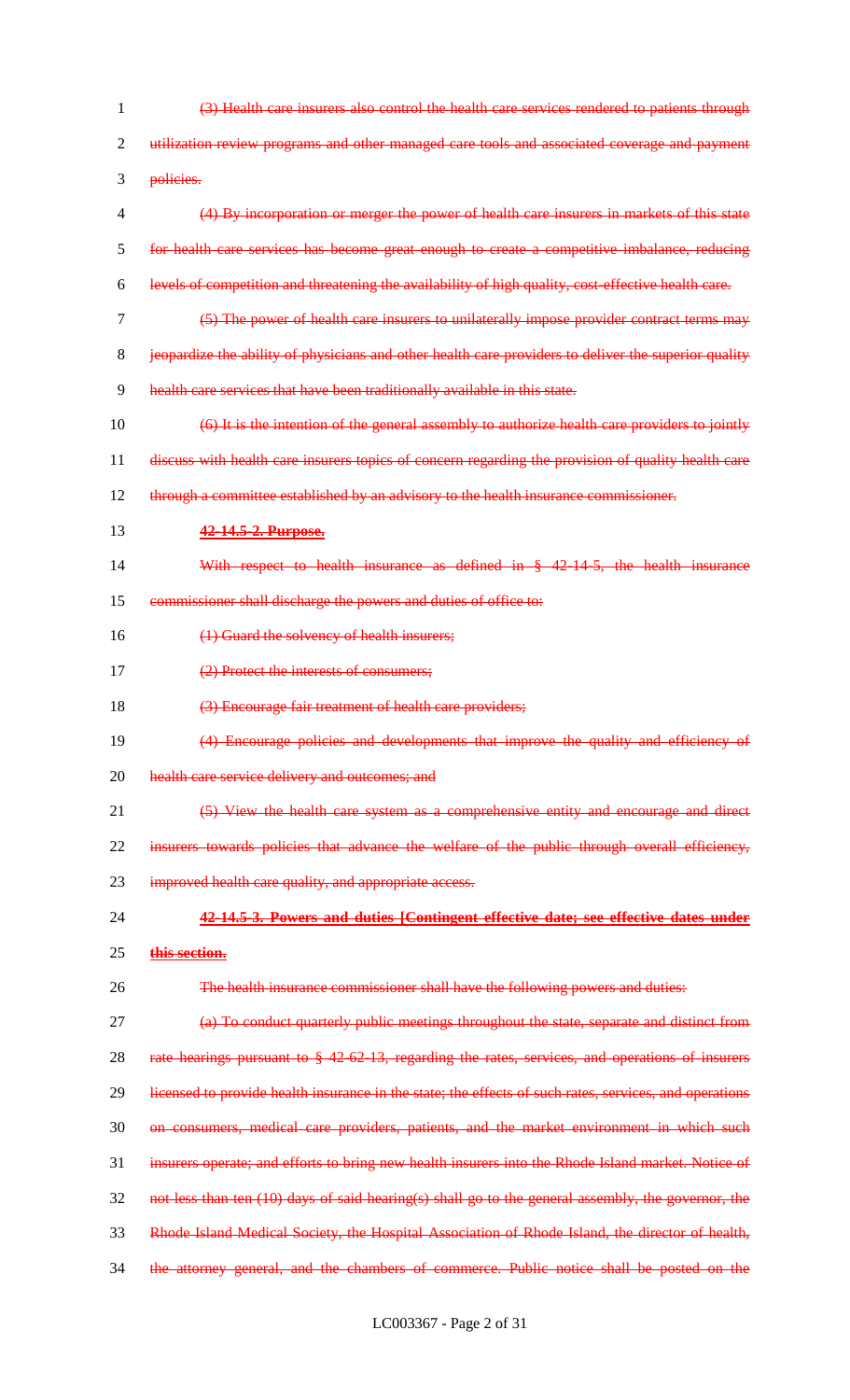department's web site and given in the newspaper of general circulation, and to any entity in

writing requesting notice.

 (b) To make recommendations to the governor and the house of representatives and senate finance committees regarding health-care insurance and the regulations, rates, services, administrative expenses, reserve requirements, and operations of insurers providing health insurance in the state, and to prepare or comment on, upon the request of the governor or chairpersons of the house or senate finance committees, draft legislation to improve the regulation of health insurance. In making such recommendations, the commissioner shall recognize that it is the intent of the legislature that the maximum disclosure be provided regarding the reasonableness of individual administrative expenditures as well as total administrative costs. The 11 commissioner shall make recommendations on the levels of reserves, including consideration of: targeted reserve levels; trends in the increase or decrease of reserve levels; and insurer plans for 13 distributing excess reserves. (c) To establish a consumer/business/labor/medical advisory council to obtain

15 information and present concerns of consumers, business, and medical providers affected by health-insurance decisions. The council shall develop proposals to allow the market for small business health insurance to be affordable and fairer. The council shall be involved in the 18 planning and conduct of the quarterly public meetings in accordance with subsection (a). The 19 advisory council shall develop measures to inform small businesses of an insurance complaint process to ensure that small businesses that experience rate increases in a given year may request 21 and receive a formal review by the department. The advisory council shall assess views of the health-provider community relative to insurance rates of reimbursement, billing, and 23 reimbursement procedures, and the insurers' role in promoting efficient and high-quality health care. The advisory council shall issue an annual report of findings and recommendations to the 25 governor and the general assembly and present its findings at hearings before the house and senate finance committees. The advisory council is to be diverse in interests and shall include representatives of community consumer organizations; small businesses, other than those 28 involved in the sale of insurance products; and hospital, medical, and other health-provider organizations. Such representatives shall be nominated by their respective organizations. The advisory council shall be co-chaired by the health insurance commissioner and a community consumer organization or small business member to be elected by the full advisory council.

 (d) To establish and provide guidance and assistance to a subcommittee ("the professional-provider-health-plan work group") of the advisory council created pursuant to 34 subsection (c), composed of health-care providers and Rhode Island licensed health plans. This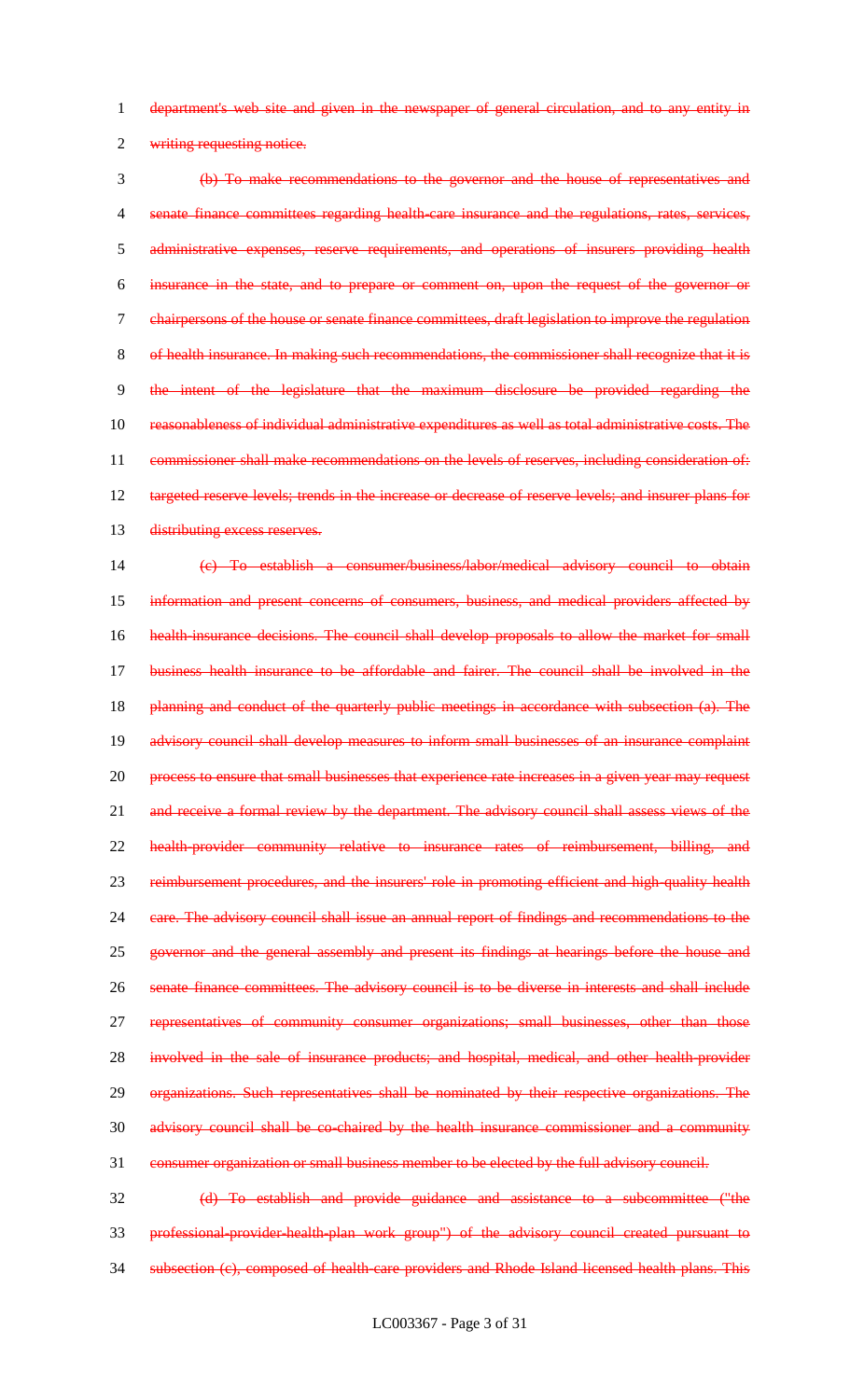| 1                        | subcommittee shall include in its annual report and presentation before the house and senate         |
|--------------------------|------------------------------------------------------------------------------------------------------|
| $\overline{2}$           | finance committees the following information:                                                        |
| 3                        | (1) A method whereby health plans shall disclose to contracted providers the fee                     |
| $\overline{\mathcal{A}}$ | schedules used to provide payment to those providers for services rendered to covered patients;      |
| 5                        | A standardized provider application and credentials verification process, for the                    |
| 6                        | purpose of verifying professional qualifications of participating health care providers;             |
| 7                        | (3) The uniform health plan claim form utilized by participating providers;                          |
| 8                        | $(4)$ Methods for health maintenance organizations, as defined by § 27-41-2, and nonprofit           |
| 9                        | hospital or medical service corporations, as defined by chapters 19 and 20 of title 27, to make      |
| 10                       | facility specific data and other medical service specific data available in reasonably consistent    |
| 11                       | formats to patients regarding quality and costs. This information would help consumers make          |
| 12                       | informed choices regarding the facilities and/or clinicians or physician practices at which to seek  |
| 13                       | care. Among the items considered would be the unique health services and other public goods          |
| 14                       | provided by facilities and/or clinicians or physician practices in establishing the most appropriate |
| 15                       | cost comparisons;                                                                                    |
| 16                       | All activities related to contractual disclosure to participating providers of the                   |
| 17                       | mechanisms for resolving health plan/provider disputes;                                              |
| 18                       | (6) The uniform process being utilized for confirming, in real time, patient insurance               |
| 19                       | enrollment status, benefits coverage, including co-pays and deductibles;                             |
| 20                       | (7) Information related to temporary credentialing of providers seeking to participate in            |
| 21                       | the plan's network and the impact of said activity on health-plan accreditation;                     |
| 22                       | (8) The feasibility of regular contract renegotiations between plans and the providers in            |
| 23                       | their networks; and                                                                                  |
| 24                       | (9) Efforts conducted related to reviewing impact of silent PPOs on physician practices.             |
| 25                       | (e) To enforce the provisions of Title $27$ and Title $42$ as set forth in § $42-14-5(d)$ .          |
| 26                       | (f) To provide analysis of the Rhode Island affordable health plan reinsurance fund. The             |
| 27                       | fund shall be used to effectuate the provisions of §§ 27-18.5-9 and 27-50-17.                        |
| 28                       | (g) To analyze the impact of changing the rating guidelines and/or merging the individual            |
| 29                       | health insurance market as defined in chapter 18.5 of title 27 and the small employer health-        |
| 30                       | insurance market as defined in chapter 50 of title 27 in accordance with the following:              |
| 31                       | (1) The analysis shall forecast the likely rate increases required to effect the changes             |
| 32                       | recommended pursuant to the preceding subsection (g) in the direct-pay market and small-             |
| 33                       | employer-health-insurance market over the next five (5) years, based on the current rating           |
| 34                       | structure and current products.                                                                      |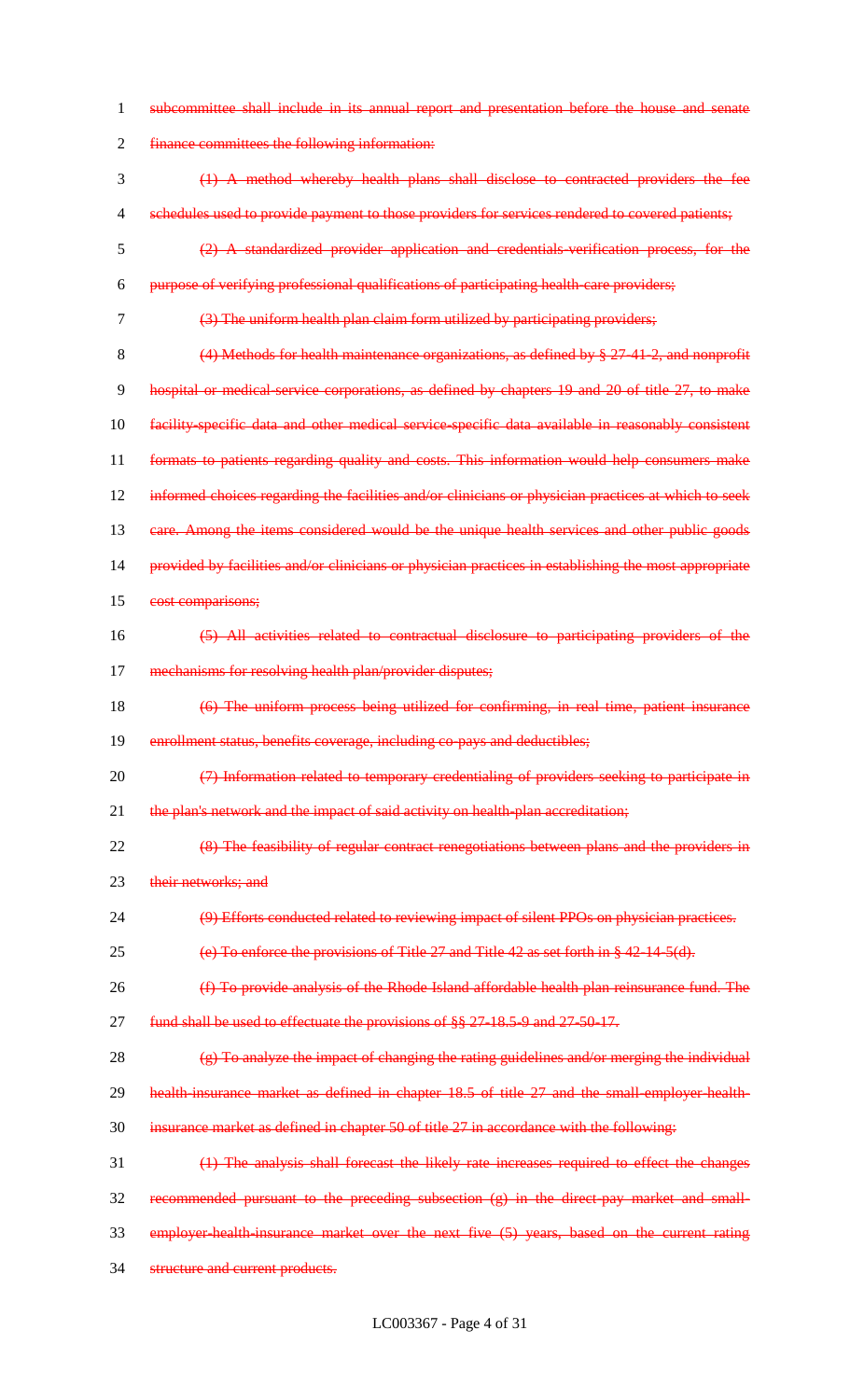1 (2) The analysis shall include examining the impact of merging the individual and small-

2 employer markets on premiums charged to individuals and small-employer groups.

 (3) The analysis shall include examining the impact on rates in each of the individual and 4 small-employer-health-insurance markets and the number of insureds in the context of possible changes to the rating guidelines used for small-employer groups, including: community rating principles; expanding small-employer rate bonds beyond the current range; increasing the employer group size in the small-group market; and/or adding rating factors for broker and/or 8 tobacco use.

9 (4) The analysis shall include examining the adequacy of current statutory and regulatory 10 oversight of the rating process and factors employed by the participants in the proposed, new 11 merged market.

 (5) The analysis shall include assessment of possible reinsurance mechanisms and/or federal high-risk pool structures and funding to support the health-insurance market in Rhode Island by reducing the risk of adverse selection and the incremental insurance premiums charged 15 for this risk, and/or by making health insurance affordable for a selected at risk population.

16 (6) The health insurance commissioner shall work with an insurance market merger task 17 force to assist with the analysis. The task force shall be chaired by the health insurance 18 commissioner and shall include, but not be limited to, representatives of the general assembly, the 19 business community, small-employer carriers as defined in § 27-50-3, carriers offering coverage 20 in the individual market in Rhode Island, health-insurance brokers, and members of the general 21 <del>public.</del>

22 (7) For the purposes of conducting this analysis, the commissioner may contract with an 23 outside organization with expertise in fiscal analysis of the private-insurance market. In 24 conducting its study, the organization shall, to the extent possible, obtain and use actual health-25 plan data. Said data shall be subject to state and federal laws and regulations governing 26 confidentiality of health care and proprietary information.

27 (8) The task force shall meet as necessary and include its findings in the annual report, 28 and the commissioner shall include the information in the annual presentation before the house 29 and senate finance committees.

 (h) To establish and convene a workgroup representing health-care providers and health insurers for the purpose of coordinating the development of processes, guidelines, and standards to streamline health-care administration that are to be adopted by payors and providers of health- care services operating in the state. This workgroup shall include representatives with expertise 34 who would contribute to the streamlining of health-care administration and who are selected from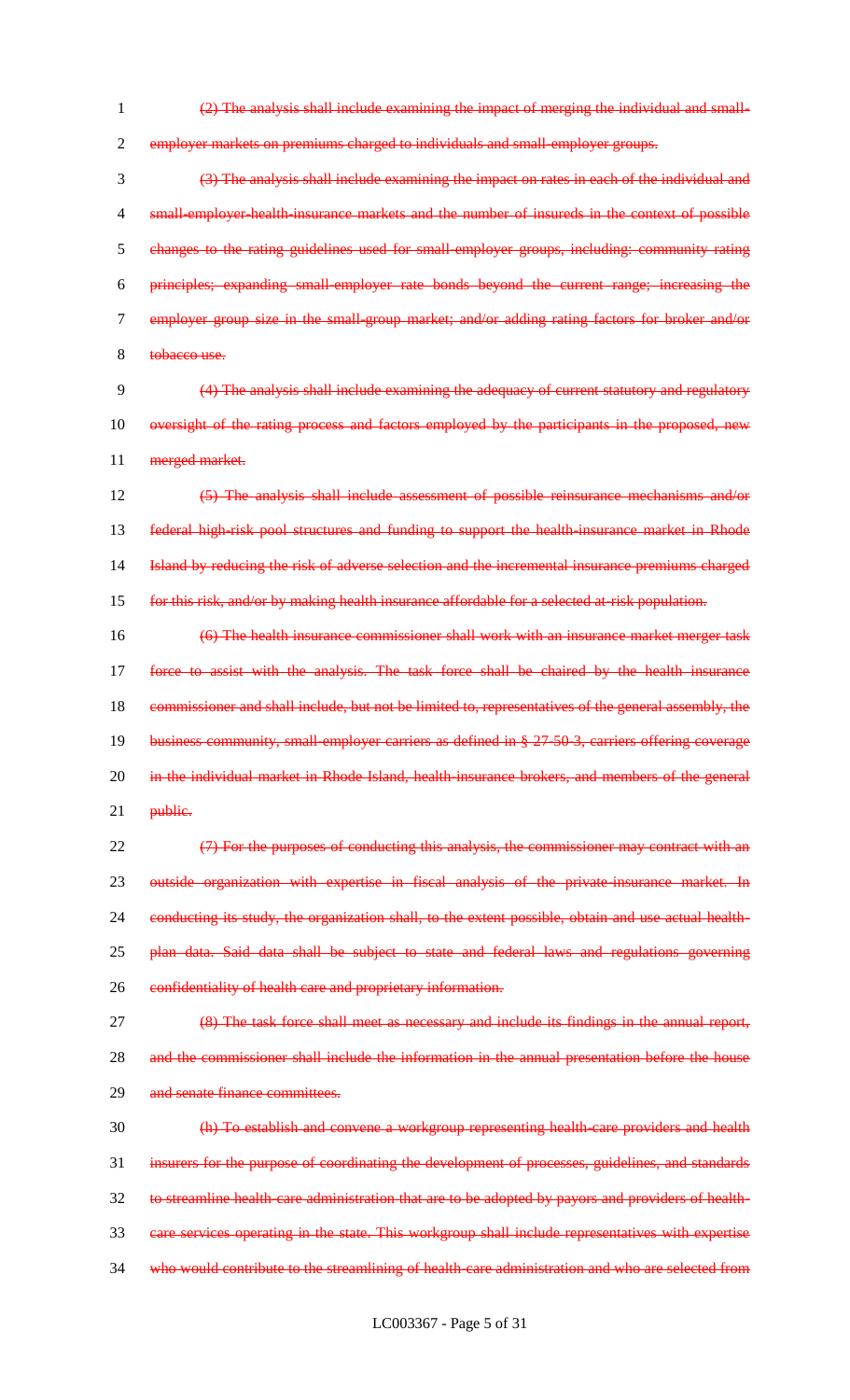hospitals, physician practices, community behavioral-health organizations, each health insurer, 2 and other affected entities. The workgroup shall also include at least one designee each from the Rhode Island Medical Society, Rhode Island Council of Community Mental Health 4 Organizations, the Rhode Island Health Center Association, and the Hospital Association of Rhode Island. The workgroup shall consider and make recommendations for: (1) Establishing a consistent standard for electronic eligibility and coverage verification. Such standard shall: (i) Include standards for eligibility inquiry and response and, wherever possible, be consistent with the standards adopted by nationally recognized organizations, such as the Centers 10 for Medicare and Medicaid Services; (ii) Enable providers and payors to exchange eligibility requests and responses on a 12 system-to-system basis or using a payor-supported web browser; (iii) Provide reasonably detailed information on a consumer's eligibility for health-care coverage; scope of benefits; limitations and exclusions provided under that coverage; cost-sharing requirements for specific services at the specific time of the inquiry; current deductible amounts; accumulated or limited benefits; out-of-pocket maximums; any maximum policy amounts; and 17 other information required for the provider to collect the patient's portion of the bill; (iv) Reflect the necessary limitations imposed on payors by the originator of the 19 eligibility and benefits information; (v) Recommend a standard or common process to protect all providers from the costs of services to patients who are ineligible for insurance coverage in circumstances where a payor provides eligibility verification based on best information available to the payor at the date of the 23 request of eligibility. (2) Developing implementation guidelines and promoting adoption of such guidelines for: (i) The use of the National Correct Coding Initiative code-edit policy by payors and 27 providers in the state; 28 (ii) Publishing any variations from codes and mutually exclusive codes by payors in a 29 manner that makes for simple retrieval and implementation by providers; (iii) Use of Health Insurance Portability and Accountability Act standard group codes, reason codes, and remark codes by payors in electronic remittances sent to providers; (iv) The processing of corrections to claims by providers and payors. (v) A standard payor-denial review process for providers when they request a reconsideration of a denial of a claim that results from differences in clinical edits where no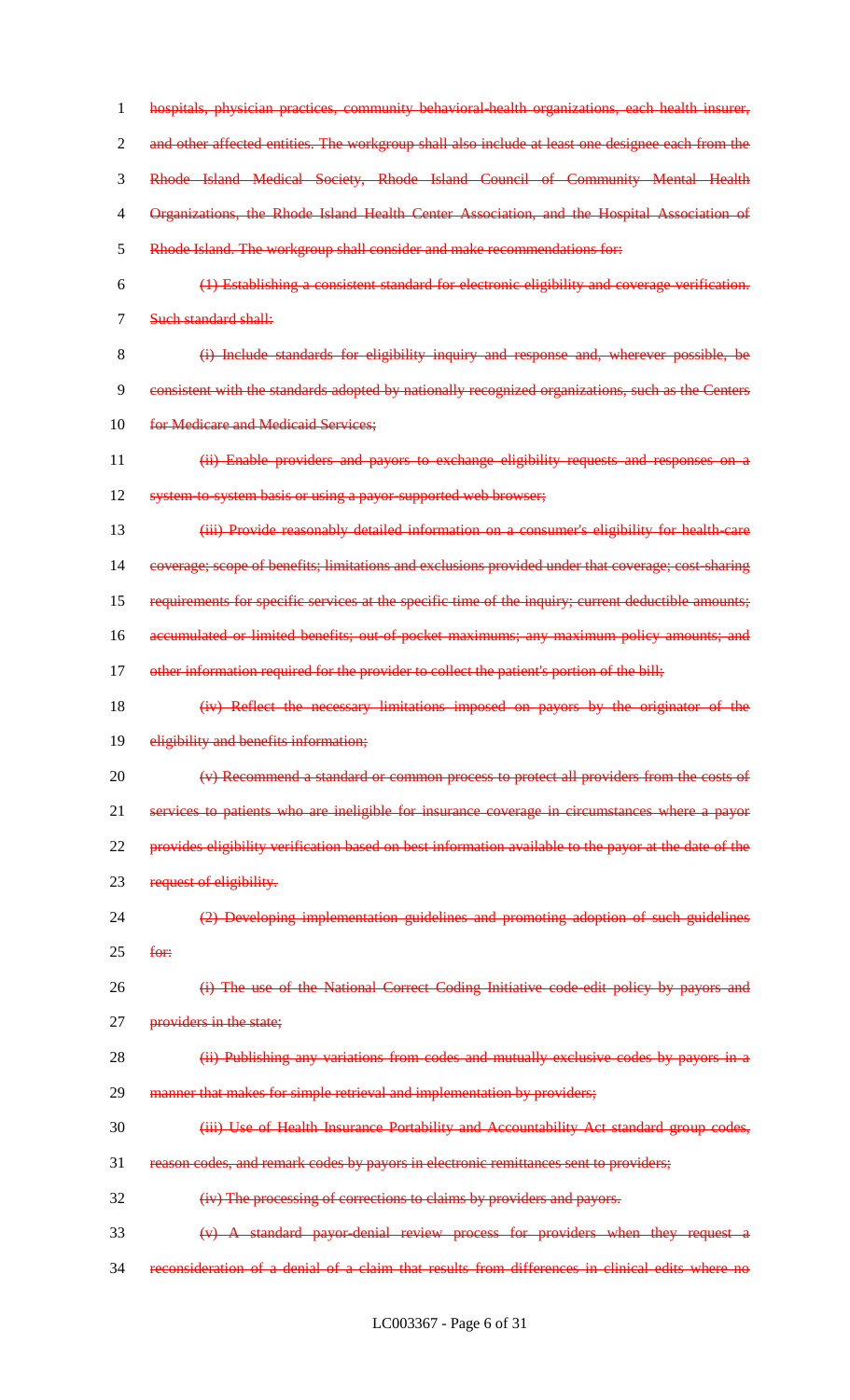single, common-standards body or process exists and multiple conflicting sources are in use by

2 payors and providers.

 (vi) Nothing in this section, nor in the guidelines developed, shall inhibit an individual payor's ability to employ, and not disclose to providers, temporary code edits for the purpose of detecting and deterring fraudulent billing activities. The guidelines shall require that each payor disclose to the provider its adjudication decision on a claim that was denied or adjusted based on the application of such edits and that the provider have access to the payor's review and appeal process to challenge the payor's adjudication decision.

 (vii) Nothing in this subsection shall be construed to modify the rights or obligations of 10 payors or providers with respect to procedures relating to the investigation, reporting, appeal, or 11 prosecution under applicable law of potentially fraudulent billing activities.

 (3) Developing and promoting widespread adoption by payors and providers of 13 guidelines to:

 (i) Ensure payors do not automatically deny claims for services when extenuating 15 eircumstances make it impossible for the provider to obtain a preauthorization before services are 16 performed or notify a payor within an appropriate standardized timeline of a patient's admission;

 (ii) Require payors to use common and consistent processes and time frames when 18 responding to provider requests for medical management approvals. Whenever possible, such 19 time frames shall be consistent with those established by leading national organizations and be 20 based upon the acuity of the patient's need for care or treatment. For the purposes of this section, medical management includes prior authorization of services, preauthorization of services, 22 precertification of services, post-service review, medical-necessity review, and benefits advisory; 23 (iii) Develop, maintain, and promote widespread adoption of a single, common website where providers can obtain payors' preauthorization, benefits advisory, and preadmission

25 requirements;

 (iv) Establish guidelines for payors to develop and maintain a website that providers can use to request a preauthorization, including a prospective clinical necessity review; receive an authorization number; and transmit an admission notification.

 (4) To provide a report to the house and senate, on or before January 1, 2017, with recommendations for establishing guidelines and regulations for systems that give patients electronic access to their claims information, particularly to information regarding their obligations to pay for received medical services, pursuant to 45 C.F.R. 164.524.

**(i) To issue an anti-cancer medication report. Not later than June 30, 2014 and annually** thereafter, the office of the health insurance commissioner (OHIC) shall provide the senate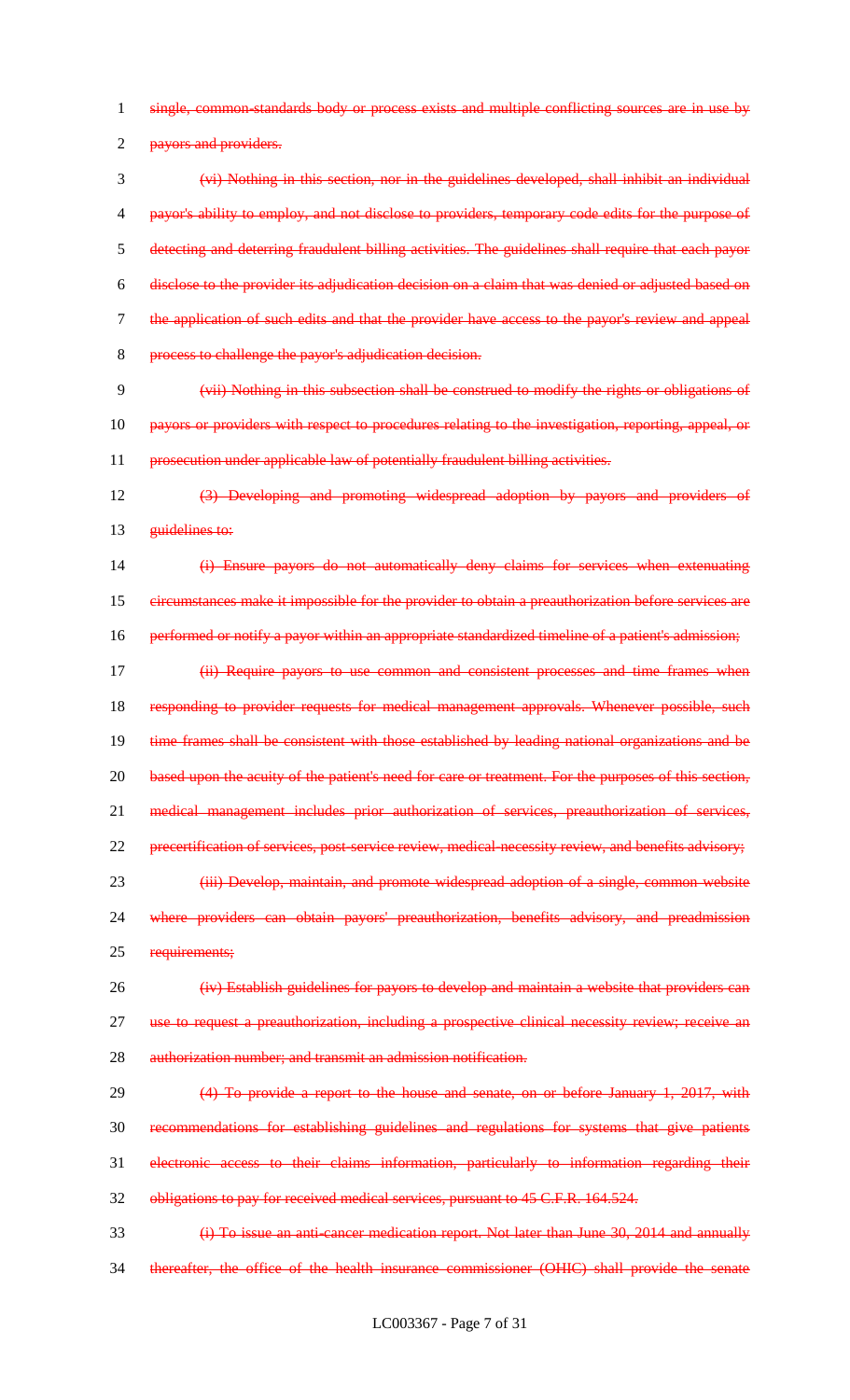1 committee on health and human services, and the house committee on corporations, with: (1) 2 Information on the availability in the commercial market of coverage for anti-cancer medication 3 options; (2) For the state employee's health benefit plan, the costs of various cancer-treatment 4 options; (3) The changes in drug prices over the prior thirty-six (36) months; and (4) Member 5 utilization and cost-sharing expense. 6 (j) To monitor the adequacy of each health plan's compliance with the provisions of the 7 federal Mental Health Parity Act, including a review of related claims processing and 8 reimbursement procedures. Findings, recommendations, and assessments shall be made available 9 to the public. 10 (k) To monitor the transition from fee-for-service and toward global and other alternative 11 payment methodologies for the payment for health-care services. Alternative payment 12 methodologies should be assessed for their likelihood to promote access to affordable health 13 insurance, health outcomes, and performance. 14 (l) To report annually, no later than July 1, 2014, then biannually thereafter, on hospital 15 payment variation, including findings and recommendations, subject to available resources. 16 (m) Notwithstanding any provision of the general or public laws or regulation to the 17 contrary, provide a report with findings and recommendations to the president of the senate and 18 the speaker of the house, on or before April 1, 2014, including, but not limited to, the following 19 information: 20 (1) The impact of the current, mandated health-care benefits as defined in §§ 27-18-48.1, 21 27-18-60, 27-18-62, 27-18-64, similar provisions in chapters 19, 20 and 41, of title 27, and §§ 27-  $22$  18-3(e),  $27-38.2-1$  et seq., or others as determined by the commissioner, on the cost of health 23 insurance for fully insured employers, subject to available resources; 24 (2) Current provider and insurer mandates that are unnecessary and/or duplicative due to 25 the existing standards of care and/or delivery of services in the health-care system; 26 (3) A state-by-state comparison of health-insurance mandates and the extent to which 27 Rhode Island mandates exceed other states benefits; and

28 (4) Recommendations for amendments to existing mandated benefits based on the 29 findings in  $(m)(1), (m)(2),$  and  $(m)(3)$  above.

30 (n) On or before July 1, 2014, the office of the health insurance commissioner, in

31 collaboration with the director of health and lieutenant governor's office, shall submit a report to

32 the general assembly and the governor to inform the design of accountable care organizations

33 (ACOs) in Rhode Island as unique structures for comprehensive health-care delivery and value-

34 based payment arrangements, that shall include, but not be limited to: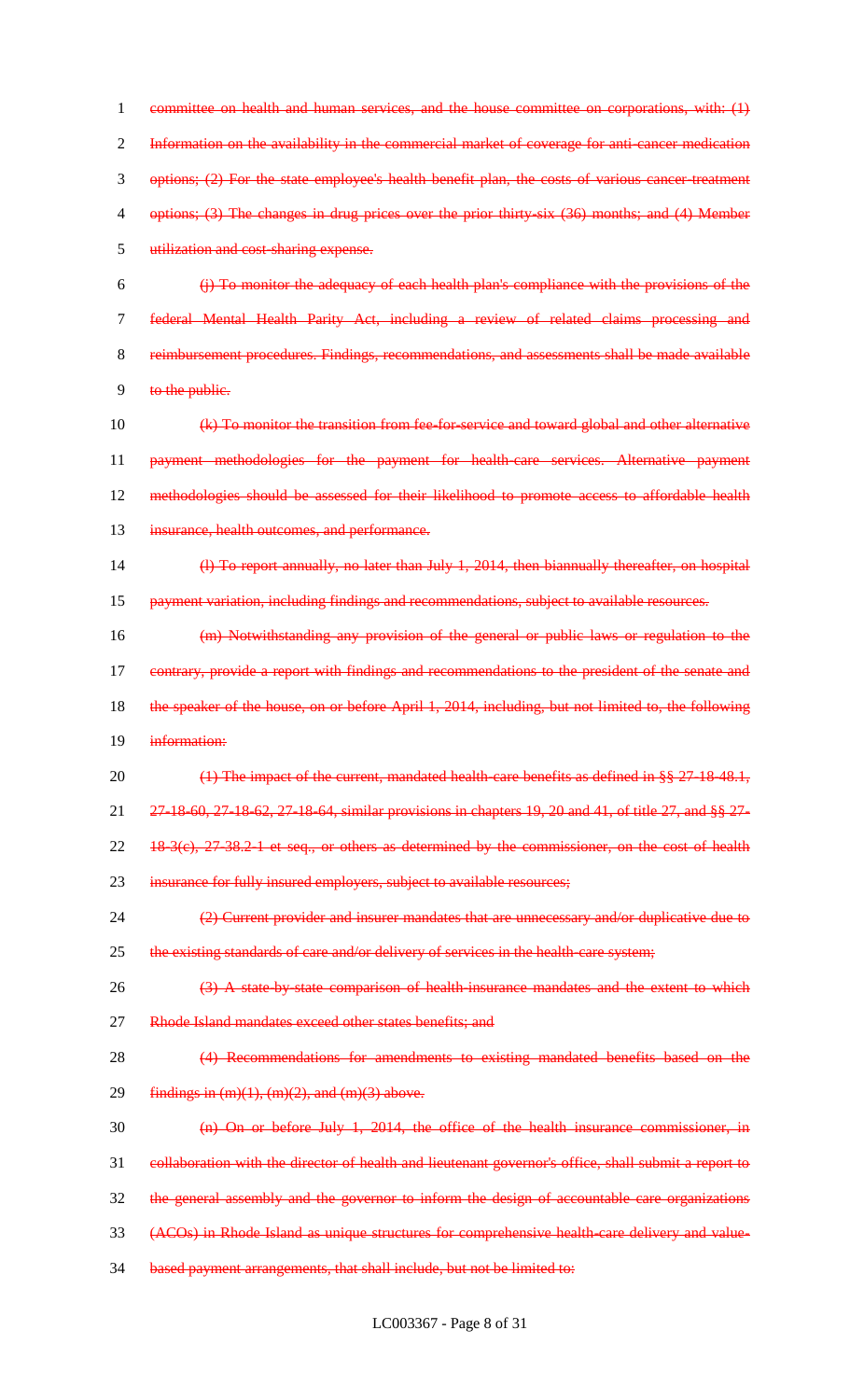| 1              | (1) Utilization review;                                                                            |
|----------------|----------------------------------------------------------------------------------------------------|
| $\overline{2}$ | (2) Contracting; and                                                                               |
| 3              | (3) Licensing and regulation.                                                                      |
| $\overline{4}$ | (o) On or before February 3, 2015, the office of the health insurance commissioner shall           |
| 5              | submit a report to the general assembly and the governor that describes, analyzes, and proposes    |
| 6              | recommendations to improve compliance of insurers with the provisions of § 27-18-76 with           |
| 7              | regard to patients with mental-health and substance-use disorders.                                 |
| 8              | 42-14.5-4. Actuary and subject matter experts.                                                     |
| 9              | The health insurance commissioner may contract with an actuary and/or other subject                |
| 10             | matter experts to assist him or her in conducting the study required under subsection 42-14.5-     |
| 11             | $3(g)$ . The actuary or other expert shall serve under the direction of the health insurance       |
| 12             | commissioner. Health insurance companies doing business in this state, including, but not limited  |
| 13             | to, nonprofit hospital service corporations and nonprofit medical service corporations established |
| 14             | pursuant to chapters 27-19 and 27-20, and health maintenance organizations established pursuant    |
| 15             | to chapter 27-41, shall be assessed according to a schedule of their direct writing of health      |
| 16             | insurance in this state to pay for the compensation of the actuary. The amount assessed to all     |
| 17             | health insurance companies doing business in this state for the study conducted under subsection   |
| 18             | 42-14.5-3(g) shall not exceed a total of one hundred thousand dollars (\$100,000).                 |
| 19             | SECTION 2. Chapter 42-157 of the General Laws entitled "Rhode Island Health Benefit                |
| 20             | Exchange" is hereby repealed in its entirety.                                                      |
| 21             | <b>CHAPTER 42-157</b>                                                                              |
| 22             | Rhode Island Health Benefit Exchange                                                               |
| 23             | 42-157-1. Establishment of exchange.                                                               |
| 24             | Purpose. The department of administration is hereby authorized to establish the Rhode              |
| 25             | Island health benefit exchange, to be known as HealthSource RI, to exercise the powers and         |
| 26             | authority of a state based exchange which shall meet the minimum requirements of the federal       |
| 27             | act.                                                                                               |
| 28             | <b>42-157-2. Definitions.</b>                                                                      |
| 29             | As used in this section, the following words and terms shall have the following meanings,          |
| 30             | unless the context indicates another or different meaning or intent:                               |
| 31             | (1) "Director" means the director of the department of administration.                             |
| 32             | (2) "Federal act" means the Federal Patient Protection and Affordable Care Act (Public             |
| 33             | Law 111 148), as amended by the Federal Health Care and Education Reconciliation Act of 2010       |
| 34             | (Public Law 111-152), and any amendments to, or regulations or guidance issued under, those        |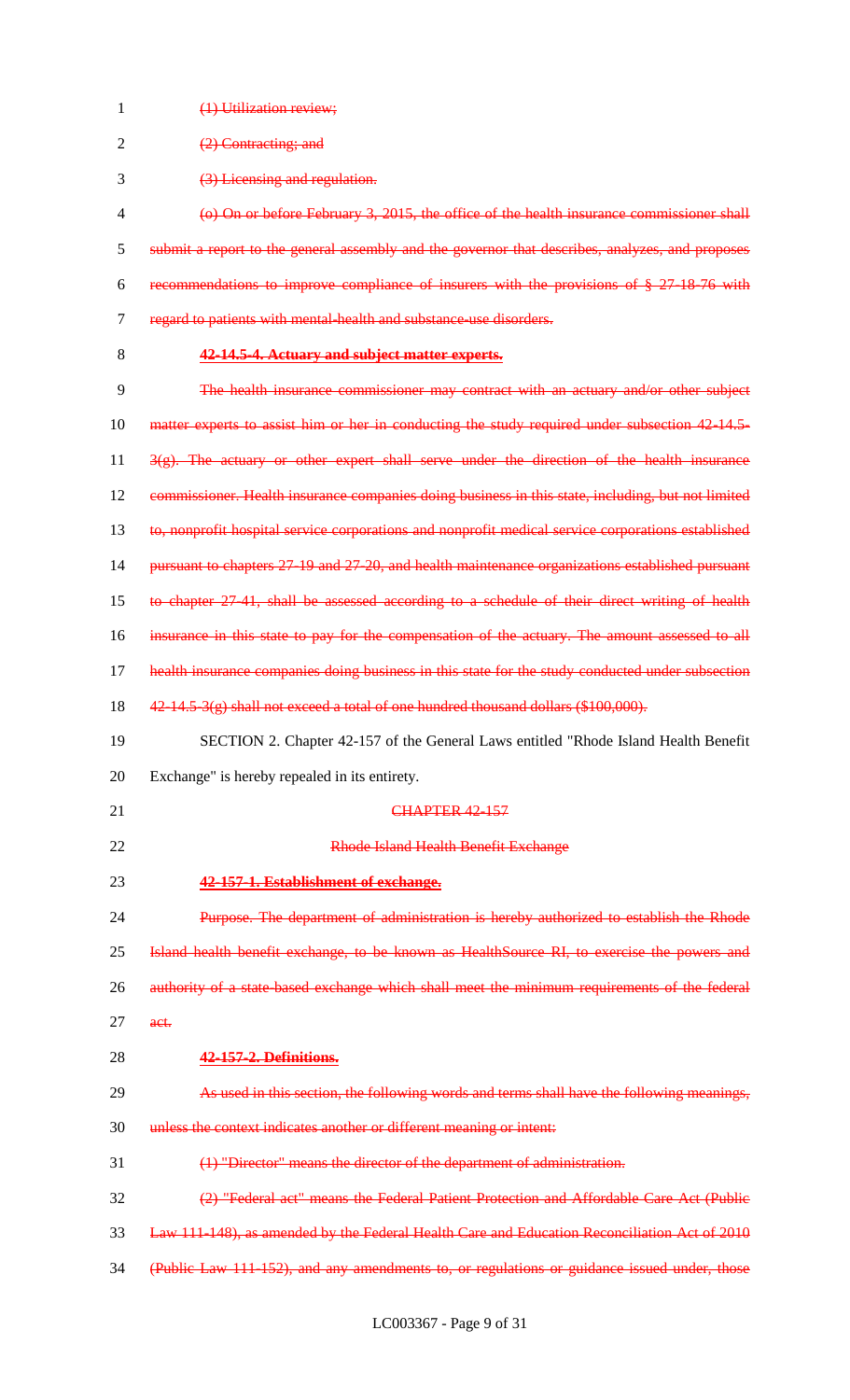1 acts.

| $\overline{2}$ | (3) "Health plan" and "qualified health plan" have the same meanings as those terms are                                    |
|----------------|----------------------------------------------------------------------------------------------------------------------------|
| 3              | defined in § 1301 of the Federal Act.                                                                                      |
| 4              | (4) "Insurer" means every medical service corporation, hospital service corporation,                                       |
| 5              | accident and sickness insurer, dental service corporation, and health maintenance organization                             |
| 6              | licensed under title 27, or as defined in § 42-62-4.                                                                       |
| 7              | (5) "Secretary" means the secretary of the Federal Department of Health and Human                                          |
| 8              | Services.                                                                                                                  |
| 9              | $(6)$ "Qualified dental plan" means a dental plan as described in § 1311(d)(2)(B)(ii) of the                               |
| 10             | Federal Act [42 U.S.C. § 18031].                                                                                           |
| 11             | "Qualified individuals" and "qualified employers" shall have the same meaning as                                           |
| 12             | defined in federal law.                                                                                                    |
| 13             | 42-157-3. General requirements.                                                                                            |
| 14             | (a) The exchange shall make qualified health plans available to qualified individuals and                                  |
| 15             | qualified employers. The exchange shall not make available any health benefit plan that has not                            |
| 16             | been certified by the exchange as a qualified health plan in accordance with federal law.                                  |
| 17             | (b) The exchange shall allow an insurer to offer a plan that provides limited scope dental                                 |
| 18             | benefits meeting the requirements of $\frac{8}{9}$ 9832(e)(2)(A) of the Internal Revenue Code of 1986                      |
| 19             | through the exchange, either separately or in conjunction with a qualified health plan, if the plan                        |
| 20             | provides pediatric dental benefits meeting the requirements of § 1302(b)(1)(J) of the Federal Act                          |
| 21             | [42 U.S.C. § 18022].                                                                                                       |
| 22             | (c) Any health plan that delivers a benefit plan on the exchange that covers abortion                                      |
| 23             | services, as defined in 45 C.F.R. § 156.280(d)(1), shall comply with segregation of funding                                |
| 24             | requirements, as well as an annual assurance statement to the Office of the Health Insurance                               |
| 25             | Commissioner, in accordance with 45 C.F.R. §§ 156.680(e)(3) and (5).                                                       |
| 26             | (d) At least one plan variation for individual market plan designs offered on the exchange                                 |
| 27             | at each level of coverage, as defined by section $1302(d)(1)$ of the federal act $[42 \text{ U.S.C.} \frac{8}{3} 18022]$ , |
| 28             | at which the carrier is offering a plan or plans, shall exclude coverage for abortion services as                          |
| 29             | defined in 45 C.F.R. § 156.280(d)(1). If the health plan proposes different rates for such plan                            |
| 30             | variations, each listed plan design shall include the associated rate. Except for Religious                                |
| 31             | Employers (as defined in Section $6033(a)(3)(A)(i)$ of the Internal Revenue Code), employers                               |
| 32             | selecting a plan under this religious exemption subsection may not designate it as the single plan                         |
| 33             | for employees, but shall offer their employees full choice of small employer plans on the                                  |
| 34             | exchange, using the employer-selected plan as the base plan for coverage. The employer is not                              |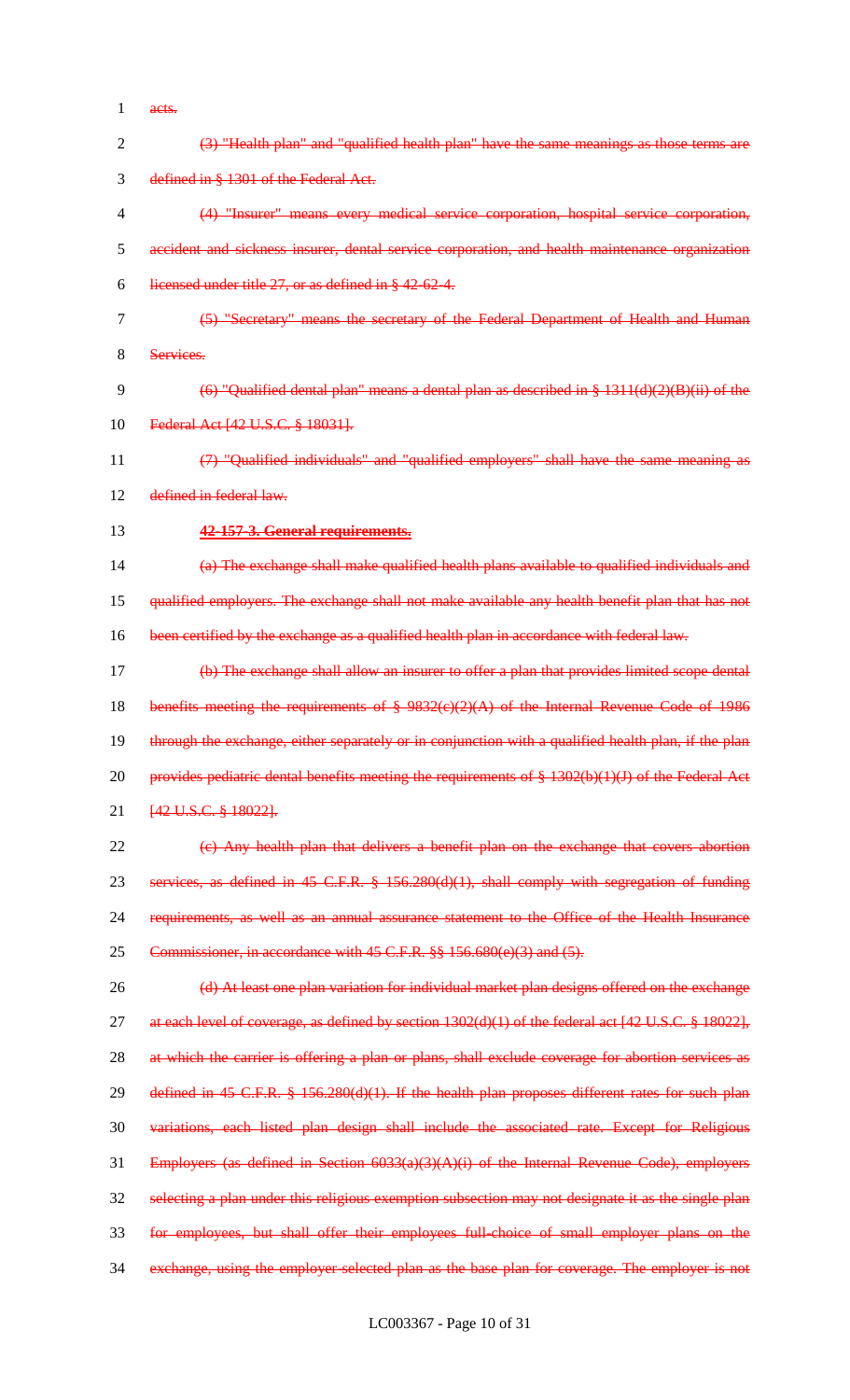responsible for payment that exceeds that designated for the employer-selected plan.

 (e) Health plans that offer a plan variation that excludes coverage for abortion services as defined in 45 C.F.R. § 156.280(d)(l) for a religious exemption variation in the small group market 4 shall treat such a plan as a separate plan offering with a corresponding rate.

 (f) An employer who elects a religious exemption variation shall provide written notice to prospective enrollees prior to enrollment that the plan excludes coverage for abortion services as defined in 45 C.F.R. § 156.280(d)(1). The carrier must include notice that the plan excludes coverage for abortion services as part of the Summary of Benefits and Coverage required by 42 U.S.C. § 300gg-15.

#### **42-157-4. Financing.**

 (a) The department is authorized to assess insurers offering qualified health plans and qualified dental plans. The revenue raised in accordance with this subsection shall not exceed the revenue able to be raised through the federal government assessment and shall be established in accordance and conformity with the federal government assessment upon those insurers offering products on the Federal Health Benefit exchange. Revenues from the assessment shall be deposited in a restricted receipt account for the sole use of the exchange and shall be exempt from 17 the indirect cost recovery provisions of § 35-4-27 of the general laws.

 (b) The general assembly may appropriate general revenue to support the annual budget 19 for the exchange in lieu of or to supplement revenues raised from the assessment under § 42-157-20  $4(a)$ .

## 21 (c) If the director determines that the level of resources obtained pursuant to § 42-157-

22 4(a) will be in excess of the budget for the exchange, the department shall provide a report to the

governor, the speaker of the house and the senate president identifying the surplus and detailing

24 how the assessment established pursuant to § 42-157-4(a) may be offset in a future year to

25 reconcile with impacted insurers and how any future supplemental or annual budget submission

26 to the general assembly may be revised accordingly.

#### **42-157-5. Regional purchasing, efficiencies, and innovation.**

 To take advantage of economies of scale and to lower costs, the exchange is hereby authorized to pursue opportunities to jointly negotiate, procure or otherwise purchase exchange services with or partner with another state or multiple states and to pursue a Federal Affordable 31 Care Act 1332 Waiver.

#### **42-157-6. Audit.**

 (a) Annually, the exchange shall cause to have a financial and/or performance audit of its functions and operations performed in compliance with the generally accepted governmental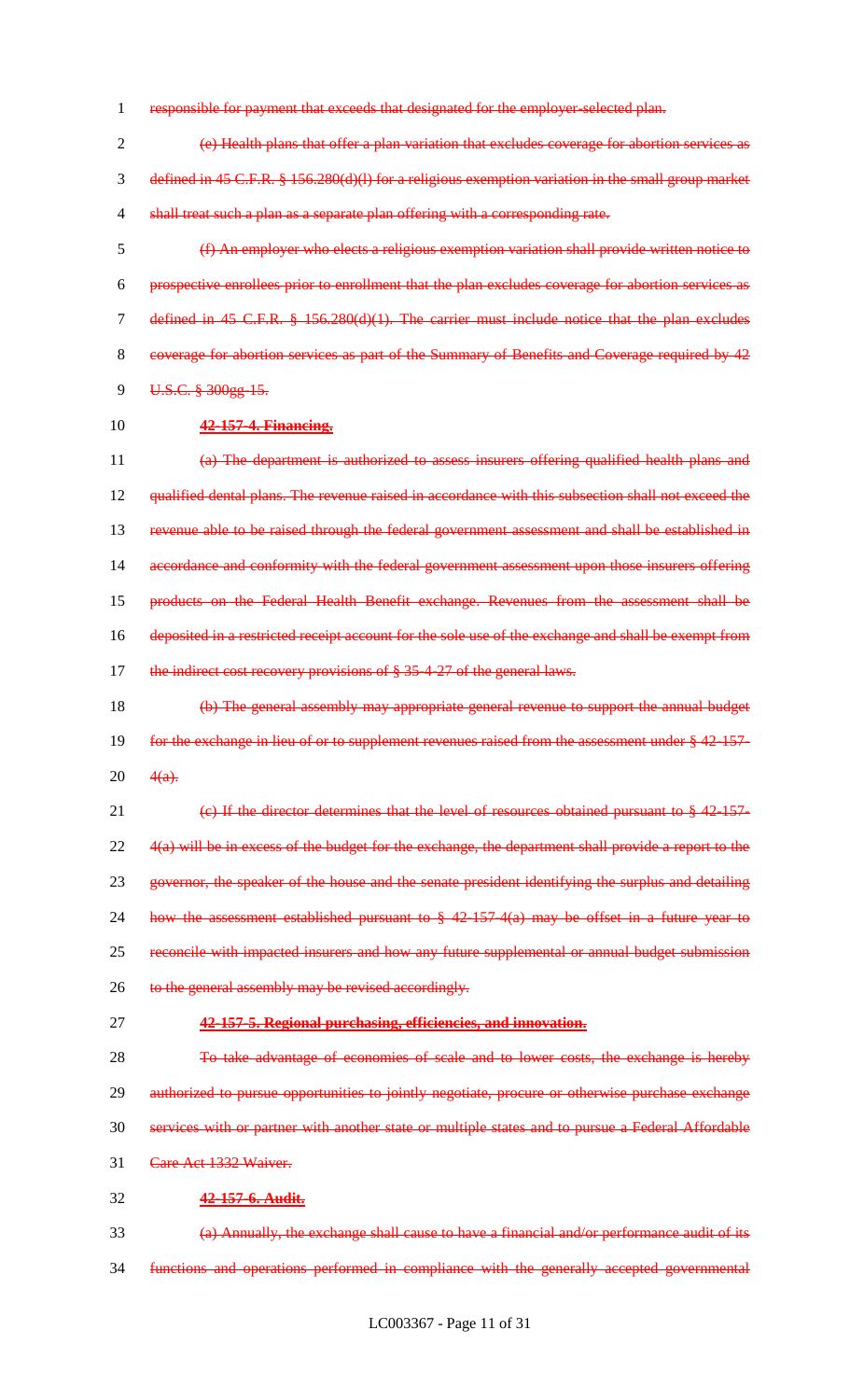- 1 auditing standards and conducted by the state office of internal audit or a certified public 2 accounting firm qualified in performance audits. 3 (b) If the audit is not directly performed by the state office of internal audit, the selection 4 of the auditor and the scope of the audit shall be subject to the approval of the state office of 5 internal audit. 6 (c) The results of the audit shall be made public upon completion, posted on the 7 department's website and otherwise made available for public inspection. 8 **42-157-7. Exchange advisory board.** 9 The exchange shall maintain an advisory board which shall be appointed by the director. 10 The director shall consider the expertise of the members of the board and make appointments so 11 that the board's composition reflects a range and diversity of skills, backgrounds and stakeholder 12 <del>perspectives.</del> 13 **42-157-8. Reporting.** 14 **HealthSource RI shall provide a monthly report to the chairpersons of the house finance** 15 committee and the senate finance committee by the fifteenth day of each month beginning in July 16 2015. The report shall include, but not be limited to, the following information: actual enrollment 17 data by market and insurer, total new and renewed customers, number of paid customers, actual 18 average premium costs by market and insurer, number of enrollees receiving financial assistance 19 as defined in the Federal Act, as well as the number of inbound calls and the number of walk-ins 20 received. The data on inbound calls shall be segregated by type of call. 21 **42-157-9. Relation to other laws.** 22 Nothing in this chapter, and no action taken by the exchange pursuant to this chapter. 23 shall be construed to preempt or supersede the authority of the health insurance commissioner to 24 regulate the business of insurance within this state, the director of the department of health to 25 oversee the licensure of health care providers, the certification of health plans under chapter 17.13 26 of title 23, or the licensure of utilization review agents wider chapter 17.13 of title 23, or the 27 director of the department of human services to oversee the provision of medical assistance under 28 chapter 8 of title 40. In addition to the provisions of this chapter, all insurers offering qualified 29 health plans or qualified dental plans in this state shall comply fully with all applicable health 30 insurance laws and regulations of this state. 31 **42-157-10. Severability.** 32 The provisions of this chapter are severable, and if any provision hereof shall be held 33 invalid in any circumstances, any invalidity shall not affect any other provisions or
- 34 circumstances. This chapter shall be construed in all respects so as to meet any constitutional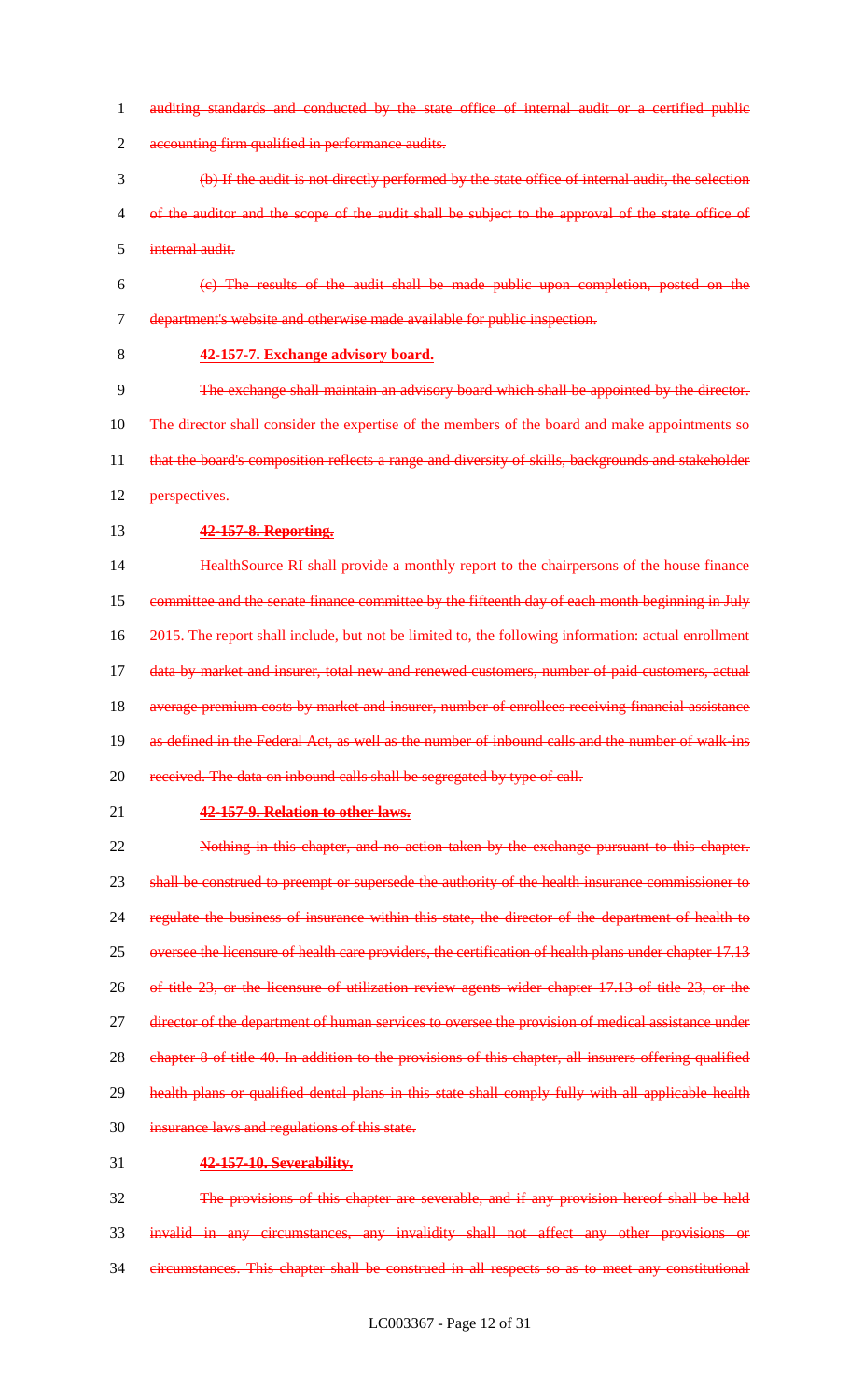| $\mathbf{1}$   | requirements. In carrying out the purposes and provisions of this chapter, all steps shall be taken |
|----------------|-----------------------------------------------------------------------------------------------------|
| $\overline{2}$ | which are necessary to meet constitutional requirements.                                            |
| 3              | SECTION 3. Title 23 of the General Laws entitled "HEALTH AND SAFETY" is hereby                      |
| 4              | amended by adding thereto the following chapter:                                                    |
| 5              | <b>CHAPTER 95</b>                                                                                   |
| 6              | THE RHODE ISLAND COMPREHENSIVE HEALTH INSURANCE PROGRAM                                             |
| 7              | 23-95-1. Legislative findings.                                                                      |
| 8              | (a) The general assembly finds the following:                                                       |
| 9              | (1) Rising health care costs are a major economic threat to Rhode Islanders:                        |
| 10             | (i) Between 1991 and 2014, health care spending in Rhode Island per person rose by over             |
| 11             | 250% – rising much faster than income and greatly reducing disposable income; and                   |
| 12             | (ii) It is estimated that by 2025, the cost of health insurance for an average family of four       |
| 13             | $(4)$ will equal about one-half $(1/2)$ of their annual income; and                                 |
| 14             | $(iv)$ In the U.S., about two-thirds (2/3) of personal bankruptcies have been medical cost-         |
| 15             | related and of these, about three-fourths (3/4) of those bankrupted had health insurance; and       |
| 16             | (v) Rhode Island private businesses bear most of the costs of employee health insurance             |
| 17             | coverage and spend significant time and money choosing from a confusing array of increasingly       |
| 18             | expensive plans which do not provide comprehensive coverage; and                                    |
| 19             | (vi) Rhode Island employees and retirees are losing significant wages and pensions as               |
| 20             | they are forced to pay higher amounts of health insurance and health care costs; and                |
| 21             | (vii) The state and its municipalities face enormous other post employment benefits                 |
| 22             | (OPEB) unfunded liabilities mostly due to health insurance costs.                                   |
| 23             | (b) Although Rhode Island significantly expanded health care coverage for its citizens              |
| 24             | under the federal Affordable Care Act (ACA), it is not enough:                                      |
| 25             | (1) Currently, about forty-seven thousand (47,000) Rhode Islanders remain uninsured,                |
| 26             | and even fully implemented, the ACA would leave forty-two thousand (42,000) Rhode Islanders         |
| 27             | four percent (4%) uninsured and many more underinsured - resulting in many excess deaths; and       |
| 28             | (2) Efforts at the federal level to repeal or defund the ACA severely threaten the health           |
| 29             | and welfare of Rhode Island citizens.                                                               |
| 30             | (c) The U.S. has hundreds of health insurance providers (i.e., multiple "payers") who               |
| 31             | make our health care system unjustifiably expensive and ineffective:                                |
| 32             | (1) Every industrialized nation in the world, except the United States, offers universal            |
| 33             | health care to its citizens under a "single payer" program and enjoys better health outcomes for    |
| 34             | about one-half $(1/2)$ the cost; and                                                                |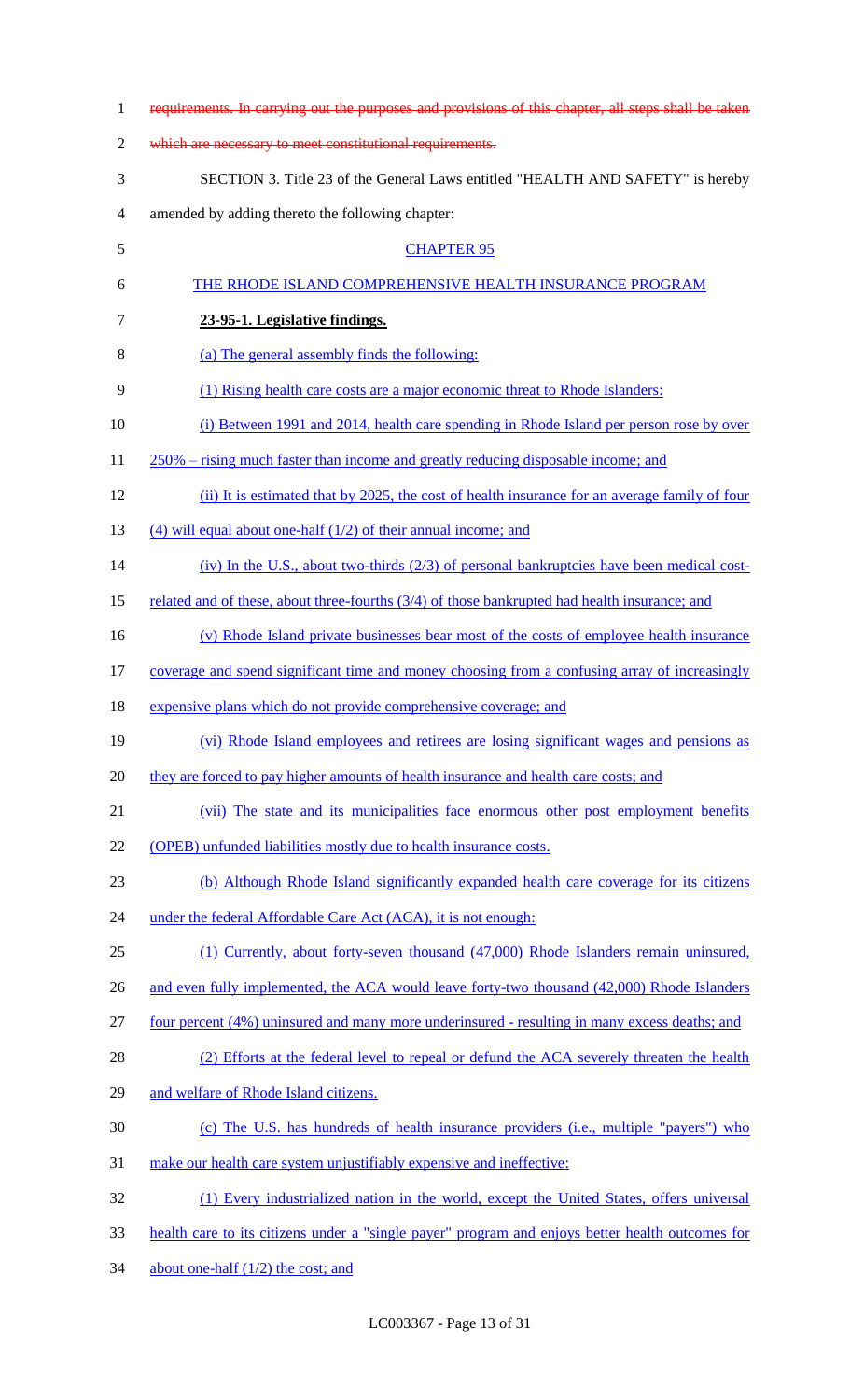(2) About one-third (1/3) of every health care dollar spent in the U.S. goes towards 2 administrative costs (e.g., paperwork, overhead, CEO salaries, and profits) rather than on actual health care. (d) The solution is for Rhode Island to institute an improved Medicare-for-all style single payer program: (1) Health care is rationed under our current multi-payer system, despite the fact that 7 Rhode Islanders already pay enough money to have comprehensive and universal health insurance under a single-payer system; and (2) Single payer health care would establish a true "free market" system where doctors compete for patients rather than health insurance companies dictating which patients are able to 11 see which doctors and setting reimbursement rates; and (3) The high costs of medical care could be lowered significantly if the state could 13 negotiate on behalf of all its residents for bulk purchasing, as well as gain access to usage and 14 price information currently kept confidential by private health insurers as "proprietary information;" and (4) In 1962, Canada's successful single payer program began in the province of Saskatchewan (with approximately the same population as Rhode Island) and became a national 18 program within ten (10) years; and (5) Single payer would provide comprehensive coverage that will include vision, hearing and dental care, mental health and substance abuse services, as well as prescription medications, medical equipment, supplies, diagnostics and treatments; and (6) Health care providers will spend significantly less time with administrative work caused by multiple health insurance company requirements and barriers to care delivery and will 24 spend significantly less for overhead costs because of streamlined billing. (e) Rhode Island must act because there are currently no effective state or federal laws 26 that can adequately control rising premiums, co-pays, deductibles and medical costs, or prevent private insurance companies from continuing to limit available providers and coverage. **23-95-2. Legislative purpose.**  It is the intent of the general assembly that this act establish a universal, comprehensive, affordable single-payer health care insurance program that will help control health care costs which shall be referred to as, "the Rhode Island comprehensive health insurance program" (RICHIP). The program will be paid for by consolidating government and private payments to 33 multiple insurance carriers into a more economical and efficient improved Medicare-for-all style single payer program and substituting lower progressive taxes for higher health insurance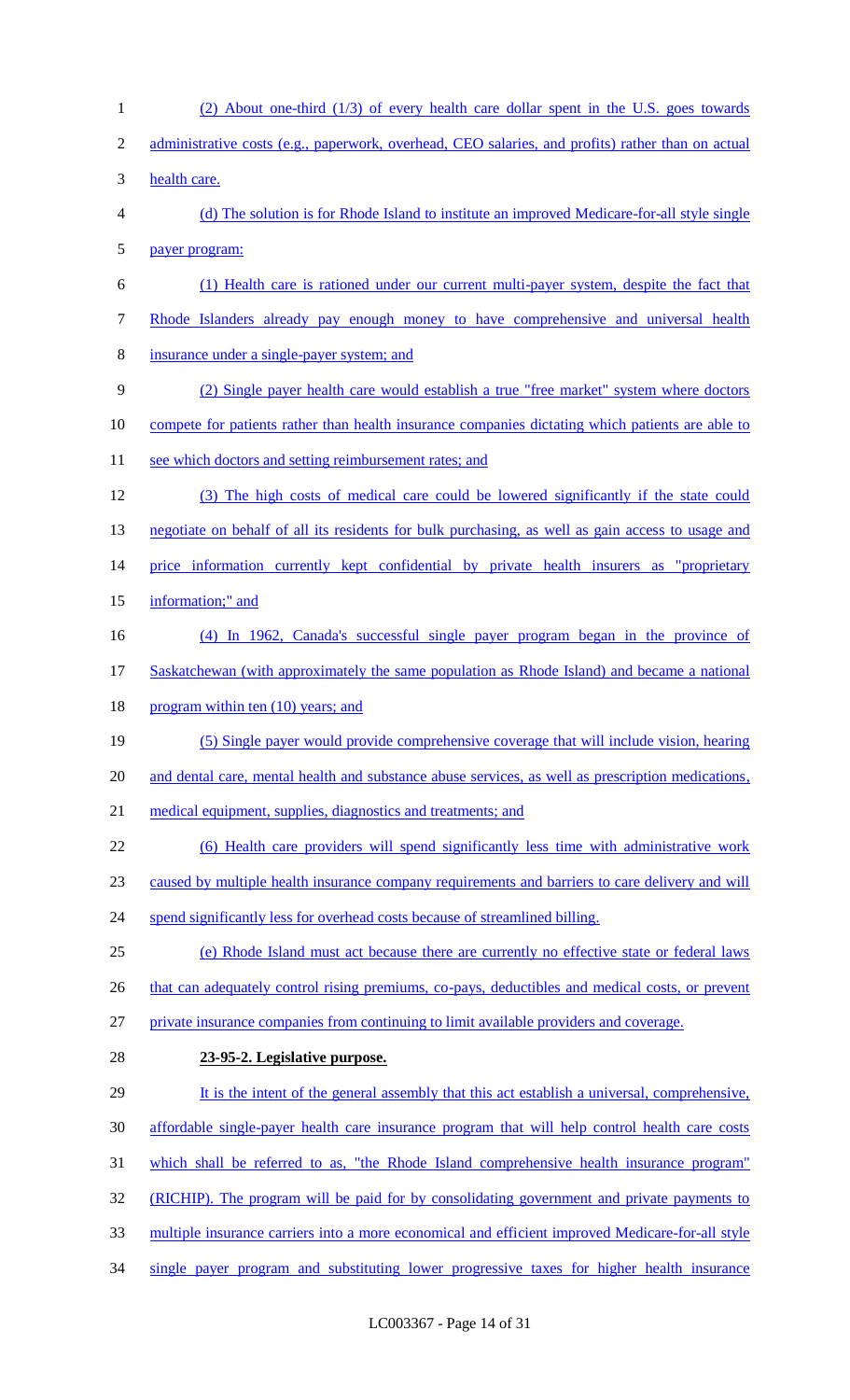1 premiums, co-pays, deductibles and costs in excess of caps. This program will save Rhode Islanders from the current overly expensive, inefficient and unsustainable multi-payer health insurance system that unnecessarily prevents access to medically necessary health care. **23-95-3. Definitions.**  5 As used in this chapter: (1) "Affordable Care Act" or "ACA" means the federal Patient Protection and Affordable Care Act (Public Law 111-148), as amended by the federal Health Care and Education Reconciliation Act of 2010 (Public Law 111-152), and any amendments to, or regulations or guidance issued under, those acts. (2) "Carrier" means either a private health insurer authorized to sell health insurance in 11 Rhode Island or a health care service plan, i.e., any person who undertakes to arrange for the 12 provision of health care services to subscribers or enrollees, or to pay for or to reimburse any part 13 of the cost for those services, in return for a prepaid or periodic charge paid by or on behalf of the 14 subscribers or enrollees, or any person, whether located within or outside of this state, who solicits or contracts with a subscriber or enrollee in this state to pay for or reimburse any part of 16 the cost of, or who undertakes to arrange or arranges for, the provision of health care services that are to be provided wholly or in part in a foreign country in return for a prepaid or periodic charge 18 paid by or on behalf of the subscriber or enrollee. (3) "Dependent" has the same definition as set forth in federal tax law (26 U.S.C. § 152). (4) "Emergency and urgently needed services" has the same definition as set forth in the federal Medicare law (42 CFR 422.113). (5) "Federally matched public health program" means the state's Medicaid program under Title XIX of the federal Social Security Act (42 U.S.C. Sec. 1396 et seq.) and the state's 24 Children's Health Insurance Program (CHIP) under Title XXI of the federal Social Security Act (42 U.S.C. Sec. 1397aa et seq.). (6) "For-profit provider" means any health care professional or health care institution that provides payments, profits or dividends to investors or owners who do not directly provide health 28 care. (7) "Medicaid" or "medical assistance" means a program that is one of the following: (i) The state's Medicaid program under Title XIX of the federal Social Security Act (42 U.S.C. Sec. 1396 et seq.); or (ii) The state's Children's Health Insurance Program under Title XXI of the federal Social Security Act (42 U.S.C. Sec. 1397aa et seq.). (8) "Medically necessary" means medical, surgical or other services or goods (including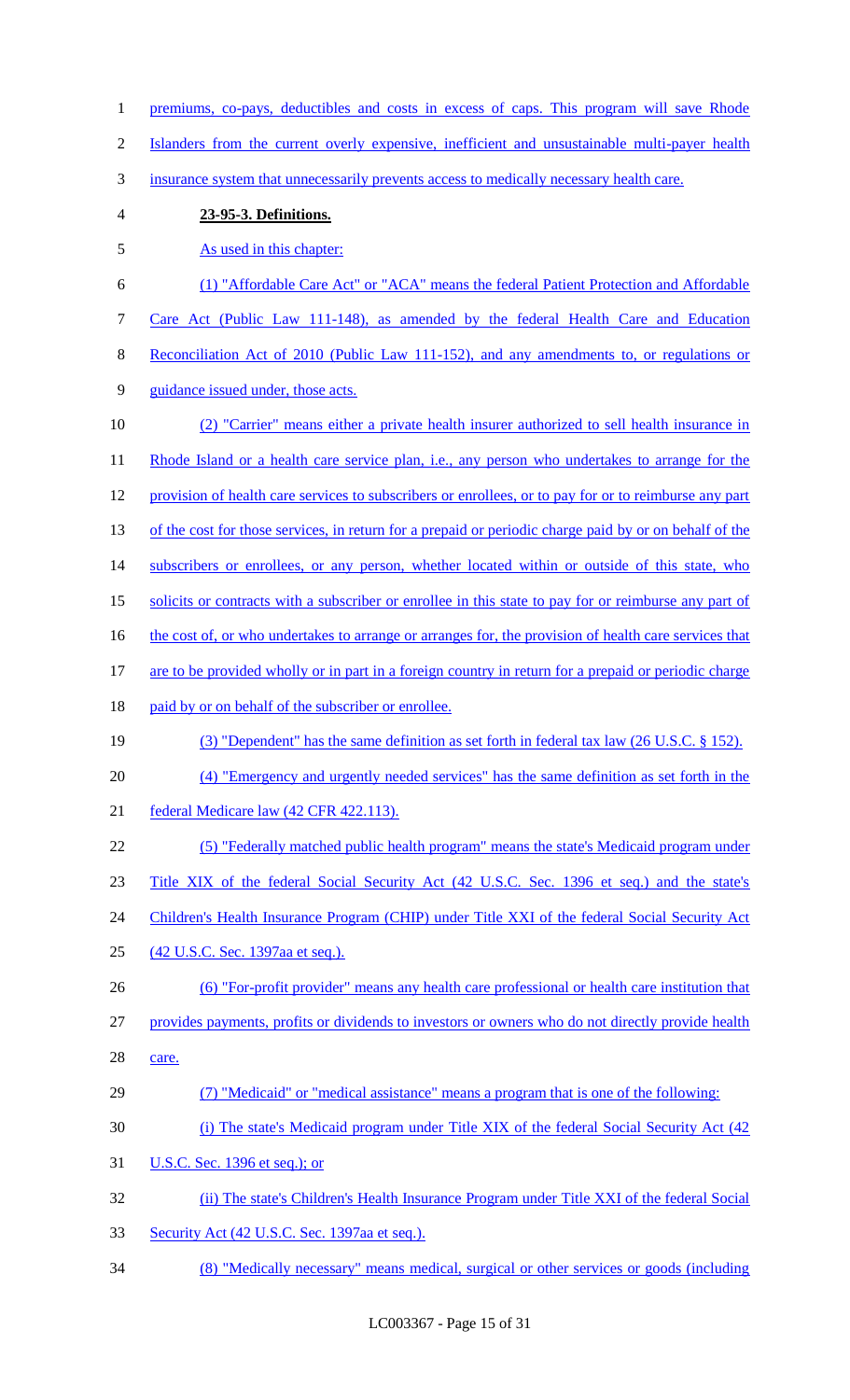| $\mathbf{1}$   | prescription drugs) required for the prevention, diagnosis, cure, or treatment of a health-related |
|----------------|----------------------------------------------------------------------------------------------------|
| $\overline{c}$ | condition including any such services that are necessary to prevent a detrimental change in either |
| 3              | medical or mental health status. Medically necessary services must be provided in a cost-effective |
| 4              | and appropriate setting and must not be provided solely for the convenience of the patient or      |
| 5              | service provider. "Medically necessary" does not include services or goods that are primarily for  |
| 6              | cosmetic purposes; and does not include services or goods that are experimental, unless approved   |
| 7              | pursuant to $\S$ 23-95-6(b).                                                                       |
| 8              | (9) "Medicare" means Title XVIII of the federal Social Security Act (42 U.S.C. Sec. 1395)          |
| 9              | et seq.) and the programs thereunder.                                                              |
| 10             | (10) "Qualified health care provider" means any individual who meets requirements set              |
| 11             | out in § 24-95-7(a)(1).                                                                            |
| 12             | (11) "Qualified Rhode Island resident" means any individual who is a "resident" as                 |
| 13             | defined by §§ 44-30-5(a)(1) and (a)(2) or a dependent of that resident.                            |
| 14             | (12) "RICHIP" or "Rhode Island comprehensive health insurance program" means the                   |
| 15             | affordable, comprehensive and effective health insurance program as set forth in this chapter.     |
| 16             | (13) "RICHIP participant" means qualified Rhode Island residents who are enrolled in               |
| 17             | RICHIP (and not disenrolled or disqualified) at the time they seek health care.                    |
|                |                                                                                                    |
| 18             | 23-95-4. Rhode Island health insurance program.                                                    |
| 19             | (a) Organization. This chapter creates the Rhode Island comprehensive health insurance             |
| 20             | program (RICHIP), an independent state government agency.                                          |
| 21             | (b) Director. A director shall be appointed by the governor, with the advice and consent           |
| 22             | of the senate, to lead RICHIP and serve a term of four (4) years, subject to oversight by an       |
| 23             | executive board and input from an advisory committee, as set forth below. The director shall be    |
| 24             | compensated in accordance with the job title and job classification established by the division of |
| 25             | human resources and approved by the general assembly. The duties of the director shall include:    |
| 26             | (1) Employ staff and authorize reasonable expenditures, as necessary, from the RICHIP              |
| 27             | trust fund, to pay program expenses and to administer the program, including creation and          |
| 28             | oversight of RICHIP budgets;                                                                       |
| 29             | (2) Oversee management of the RICHIP trust fund set forth in § 23-95-12(a) to ensure the           |
| 30             | operational well-being and fiscal solvency of the program, including ensuring that all available   |
| 31             | funds from all appropriate sources are collected and placed into the trust fund;                   |
| 32             | (3) Work with the executive board and an advisory committee of health care                         |
| 33             | professionals and other stakeholders pursuant to section §§ 23-95-4(c) and 23-95-4(d) to carry out |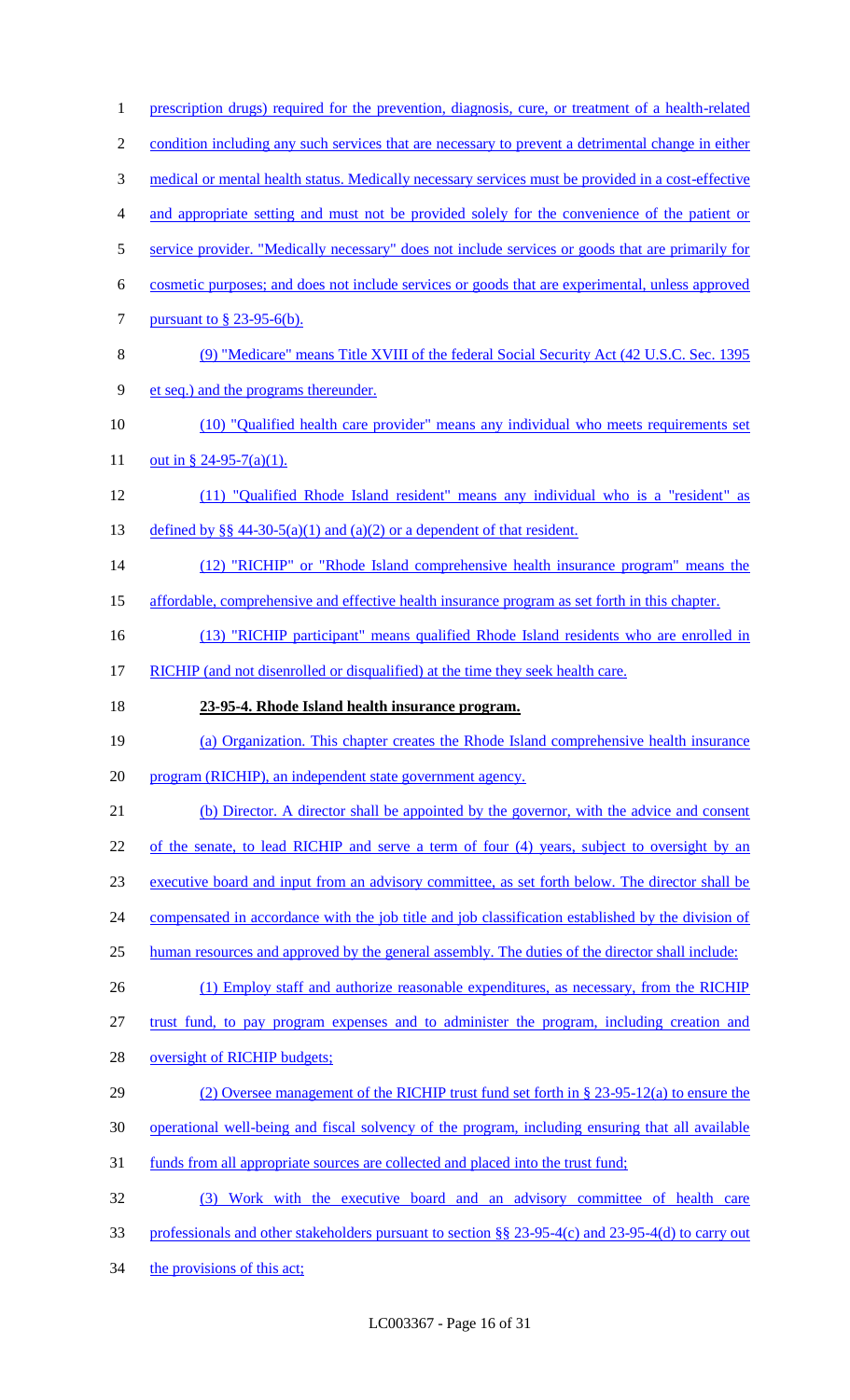(4) Annually establish a RICHIP benefits package for participants, including a formulary 2 and a list of other medically necessary goods, as well as a procedure for handling complaints and appeals relating to the benefits package, pursuant to § 23-95-6; (5) Establish RICHIP provider reimbursement and a procedure for handling provider 5 complaints and appeals as set forth in § 23-95-9; (6) Implement standardized claims and reporting procedures; (7) Provide for timely payments to participating providers through a structure that is well organized and that eliminates unnecessary administrative costs, i.e., coordinate with the state comptroller to facilitate billing from and payments to providers using the state's computerized 10 financial system, the Rhode Island financial and accounting network system (RIFANS); 11 (8) Coordinate with federal health care programs, including Medicare and Medicaid, to obtain necessary waivers and streamline federal funding and reimbursement; (9) Monitor billing and reimbursements to detect inappropriate behavior by providers and 14 patients and create prohibitions and penalties regarding bad faith or criminal RICHIP 15 participation, and procedures by which they will be enforced; (10) Support the development of an integrated health care database for health care planning and quality assurance and ensure the legally required confidentiality of all health records 18 it contains; (11) Determine eligibility for RICHIP and establish procedures for enrollment, disenrollment and disqualification from RICHIP, as well as procedures for handling complaints 21 and appeals from affected individuals, as set forth in § 29-95-5; (12) Create RICHIP expenditure, status, and assessment reports, including, but not limited to, annual reports with the following: 24 (i) Performance of the program; (ii) Fiscal condition of the program; 26 (iii) Recommendations for statutory changes; (iv) Receipt of payments from the federal government; 28 (v) Whether current year goals and priorities were met; and (vi) Future goals and priorities. (13) Review RICHIP collections and disbursements on at least a quarterly basis and recommend adjustments needed to achieve budgetary targets and permit adequate access to care; (14) Review budget proposals from providers pursuant to § 23-84-11(b); (15) Develop procedures for accommodating: (i) Employer retiree health benefits for people who have been members of RICHIP but go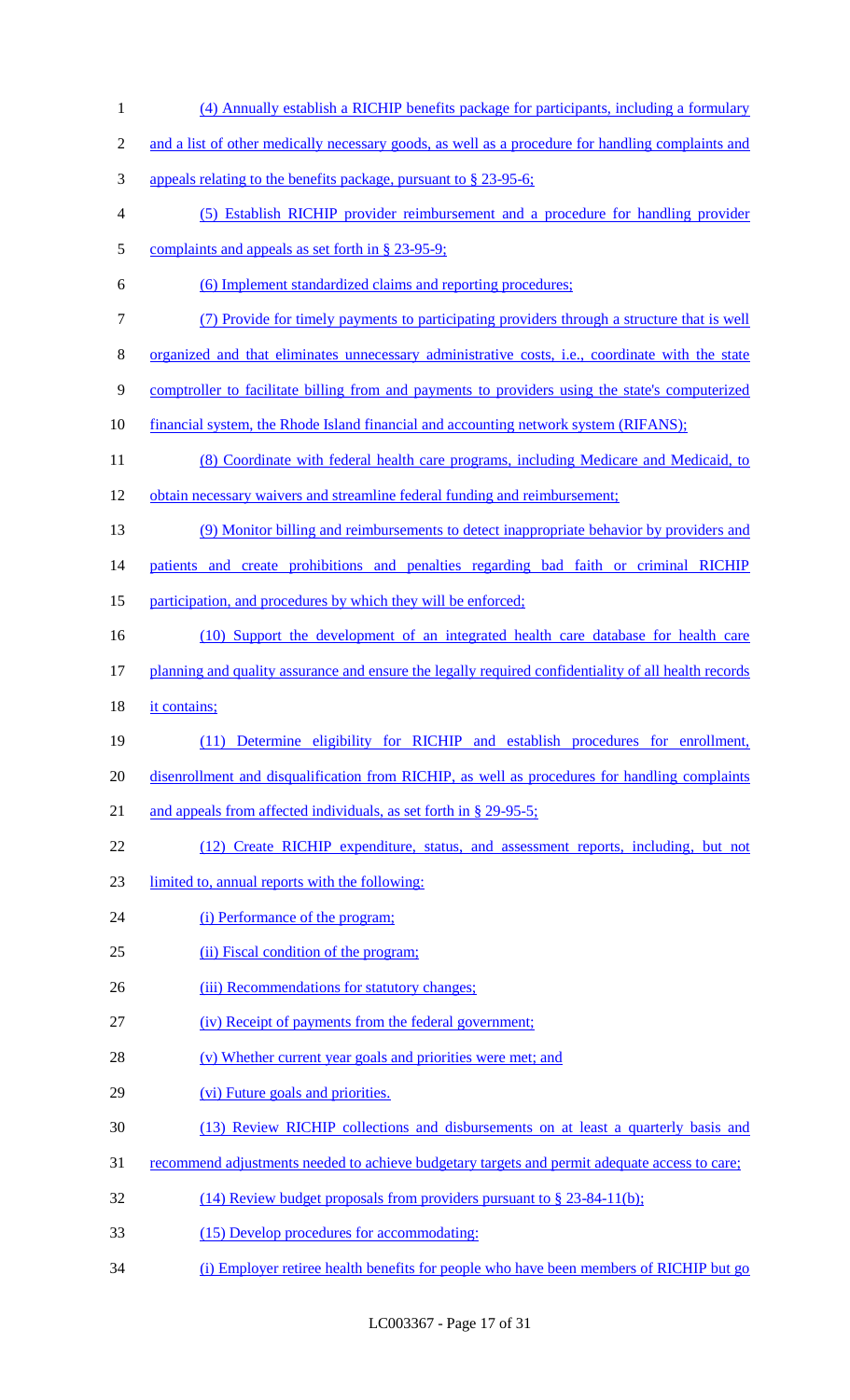1 to live as retirees out of the state;

| $\mathfrak{2}$ | (ii) Employer retiree health benefits for people who earned or accrued those benefits                    |
|----------------|----------------------------------------------------------------------------------------------------------|
| 3              | while residing in the state prior to the implementation of RICHIP and live as retirees out of the        |
| 4              | state; and                                                                                               |
| 5              | (iii) RICHIP coverage of health care services currently covered under the workers'                       |
| 6              | compensation system, including whether and how to continue funding for those services under              |
| 7              | that system and whether and how to incorporate an element of experience rating.                          |
| 8              | (16) No later than two (2) years after the effective date of this section, develop a                     |
| 9              | proposal, consistent with the principles of this chapter, for provision and funding by the program       |
| 10             | of long-term care coverage.                                                                              |
| 11             | (c) Executive board. There shall be an executive board that provides oversight of the                    |
| 12             | <b>RICHIP</b> director.                                                                                  |
| 13             | (1) The members of the executive board shall be as follows:                                              |
| 14             | (i) The governor, or designee;                                                                           |
| 15             | (ii) The treasurer, or designee;                                                                         |
| 16             | (iii) The president of the senate, or designee;                                                          |
| 17             | (iv) The speaker of the house of representatives, or designee;                                           |
| 18             | (v) The secretary of the executive office of health and human services, or designee;                     |
| 19             | (vi) The director of the Rhode Island department of health, or designee; and                             |
| 20             | (vii) The Rhode Island state controller, or designee.                                                    |
| 21             | All designees shall have significant experience or familiarity with health insurance policy              |
| 22             | or finance.                                                                                              |
| 23             | (2) Duties. The executive board shall exercise oversight over the director to ensure that                |
| 24             | the provisions of this title are properly executed and may remove or replace the director.               |
| 25             | <u>Meetings shall be convened at least quarterly by the governor. The executive board shall consider</u> |
| 26             | recommendations of the advisory committee and ensure the director responds appropriately. All            |
| 27             | decisions of the executive board shall be made by a majority vote of all members.                        |
| 28             | (d) Advisory Committee.                                                                                  |
| 29             | (1) Members. The members of the advisory committee shall be as follows:                                  |
| 30             | (i) Three $(3)$ physicians, all of whom shall be board certified in their fields, and two $(2)$ of       |
| 31             | whom shall be primary care providers, to be appointed by the executive board;                            |
| 32             | (ii) Three (3) representatives of the community who represent diverse populations (e.g.,                 |
| 33             | the elderly, children, etc.), to be appointed by the executive board;                                    |

34 (iii) A professor of economics familiar with health care finance, to be appointed by the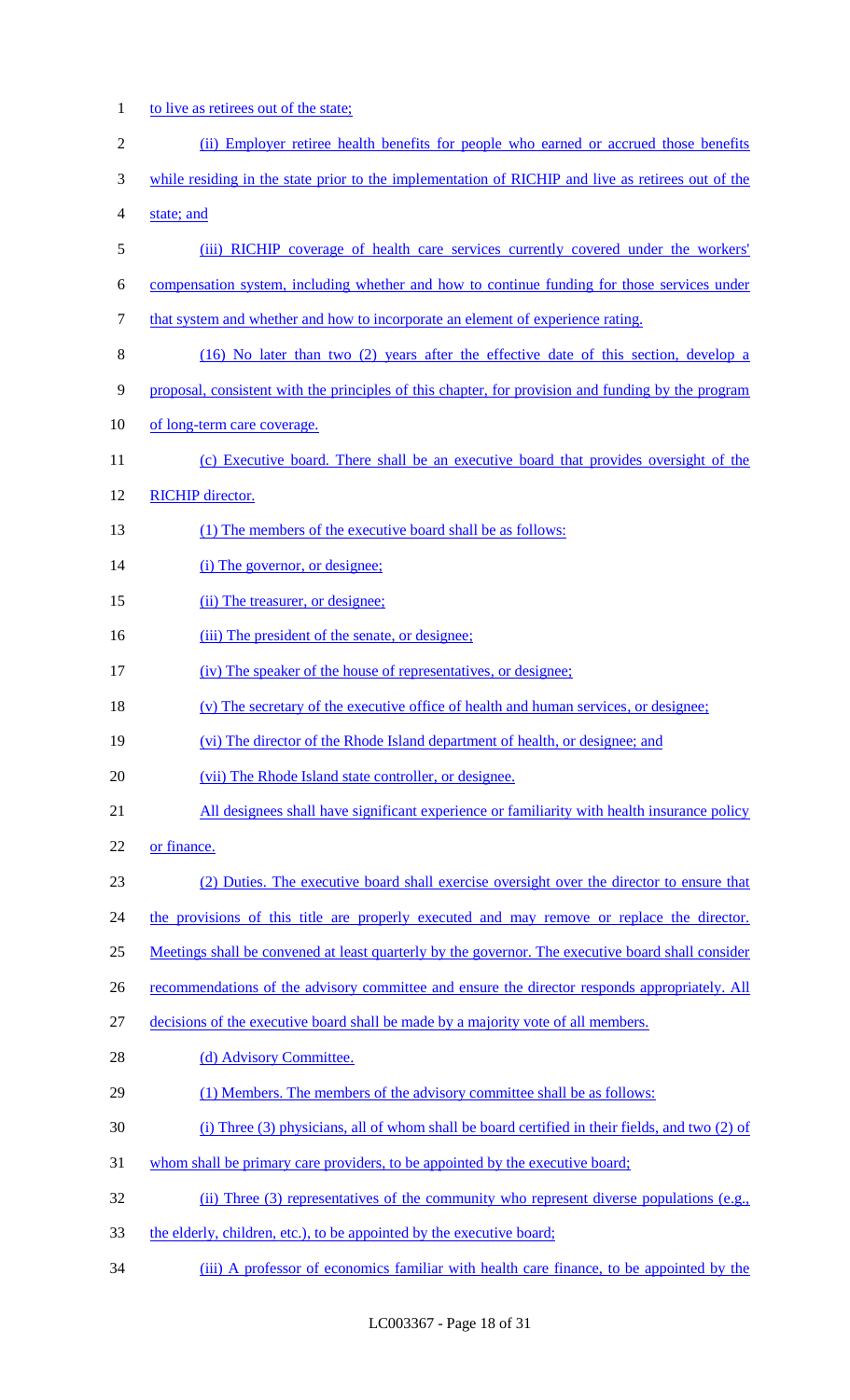1 executive board;

| $\overline{2}$ | (iii) The Medicaid director of the Rhode Island executive office of health and human                   |
|----------------|--------------------------------------------------------------------------------------------------------|
| 3              | services, or designee;                                                                                 |
| 4              | (iv) The behavioral healthcare, developmental disabilities, and hospitals director of the              |
| 5              | Rhode Island executive office of health and human services, or designee;                               |
| 6              | (v) The executive director of the Rhode Island Dental Association, or designee;                        |
| $\overline{7}$ | (vi) The president of the Rhode Island chapter of Physicians for a National Health                     |
| $8\,$          | Program, or designee:                                                                                  |
| 9              | (vii) The executive director of the Rhode Island State Nurses Association, or designee;                |
| 10             | (viii) The president of the Hospital Association of Rhode Island, or designee;                         |
| 11             | (ix) The CEO of Lifespan, or designee;                                                                 |
| 12             | (x) The president of the Mental Health Association of Rhode Island, or designee;                       |
| 13             | (xi) The dean of the URI college of pharmacy, or designee;                                             |
| 14             | (xii) A representative of organized labor, to be appointed by the executive board;                     |
| 15             | (xiii) A representative of small business, which is a business that employs less than fifty            |
| 16             | (50) people, to be appointed by the executive board; and                                               |
| 17             | (xiv) A representative of large business, which is a business that employs more than fifty             |
| 18             | (50) people, to be appointed by the executive board.                                                   |
| 19             | (2) Duties. The advisory committee shall provide analyses and recommendations to the                   |
| 20             | executive board and director concerning any issues relating to the execution of this chapter, and      |
| 21             | shall collect general concerns of RICHIP participants and providers. The committee shall prepare       |
| 22             | a report after each committee meeting summarizing major issues presented and recommendations           |
| 23             | for their resolution.                                                                                  |
| 24             | (3) Procedures. The committee shall adopt and publish its policies and procedures no                   |
| 25             | later than one hundred eighty (180) days after the first meeting. In addition:                         |
| 26             | (i) The director shall set the time, place and date for the initial meeting of the committee.          |
| 27             | The initial meeting shall be scheduled not sooner than thirty $(30)$ days nor later than ninety $(90)$ |
| 28             | days after the appointment of the chairperson. Subsequent meetings shall occur as determined by        |
| 29             | the committee, but not less than four (4) times annually.                                              |
| 30             | (ii) The advisory committee shall elect a chair from among its members. The chairperson                |
| 31             | may call additional meetings.                                                                          |
| 32             | (iii) A quorum shall be at least one more than half $(1/2)$ the number of the advisory                 |
| 33             | committee members. Vacancies shall not be counted when calculating the number needed for a             |
| 34             | quorum.                                                                                                |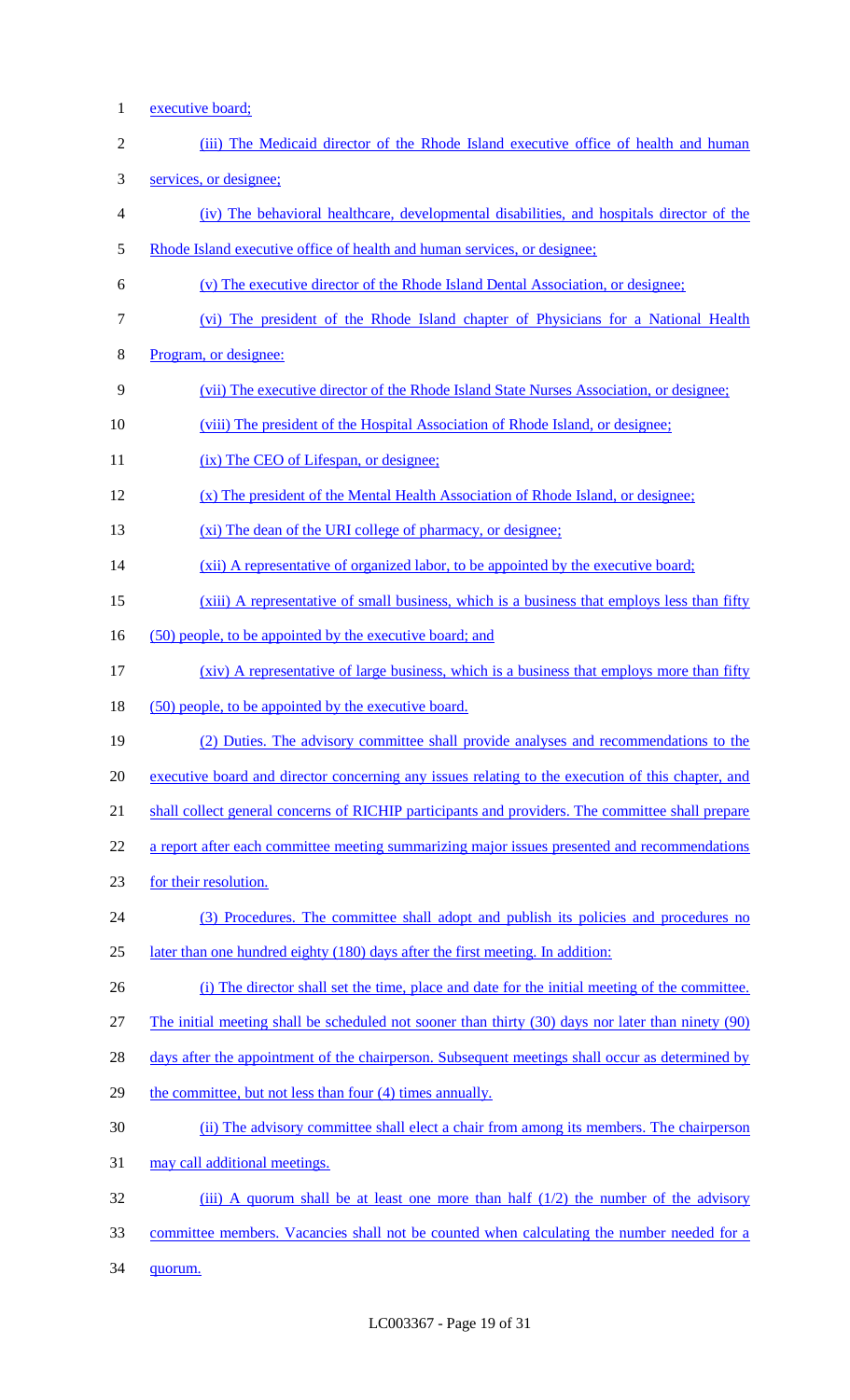| $\mathbf{1}$   | (iv) Advisory committee members shall not receive a salary, but shall be reimbursed for                |
|----------------|--------------------------------------------------------------------------------------------------------|
| $\overline{2}$ | all necessary expenses incurred in the performance of their duties.                                    |
| 3              | (v) The committee is subject to the open meetings act, chapter 46 of title $42$ ;                      |
| 4              | (vi) A committee member shall be deemed to have abandoned office upon failure to                       |
| 5              | attend at least seventy-five percent (75%) of the committee meetings in one year, without excuse       |
| 6              | approved by resolution of the committee.                                                               |
| 7              | (vii) Decisions at meetings of the committee shall be reached by majority vote of those                |
| 8              | present in person and those present by electronic or telephonic means which permit, at a               |
| 9              | minimum, audio-video communication. Participation in a meeting pursuant to this paragraph shall        |
| 10             | constitute presence at the meeting.                                                                    |
| 11             | $(4)$ Terms.                                                                                           |
| 12             | (i) The terms of the members shall be four (4) years from the date of appointment or until             |
| 13             | a successor has been appointed.                                                                        |
| 14             | (ii) Of the initial members of the advisory committee: One-half (1/2) of the members                   |
| 15             | shall serve initial terms of four $(4)$ years; and one-half $(1/2)$ of the members shall serve initial |
| 16             | terms of two (2) years. The executive board will designate which members shall initially serve         |
| 17             | $two(2)$ year terms.                                                                                   |
| 18             | (iii) After the initial terms, advisory committee members shall serve for a term of four (4)           |
| 19             | years.                                                                                                 |
| 20             | (iv) Each vacancy on the committee shall be filled for the unexpired term by appointment               |
| 21             | in like manner as in case of expiration of the term of a member of the committee. A vacancy shall      |
| 22             | be filled by a representative from the same constituent group as the new member's predecessor.         |
| 23             | 23-95-5. Coverage.                                                                                     |
| 24             | (a) All qualified Rhode Island residents may participate in RICHIP. The director shall                 |
| 25             | establish procedures to determine eligibility, enrollment, disenrollment and disqualification,         |
| 26             | including criteria and procedures by which RICHIP can:                                                 |
| 27             | (1) Identify, automatically enroll, and provide a RICHIP card to qualified Rhode Island                |
| 28             | residents;                                                                                             |
| 29             | (2) Process applications from individuals seeking to obtain RICHIP coverage for                        |
| 30             | dependents after the implementation date;                                                              |
| 31             | (3) Ensure eligible residents are knowledgeable and aware of their rights to health care;              |
| 32             | (4) Determine whether an individual should be disenrolled (e.g., for leaving the state);               |
| 33             | (5) Determine whether an individual should be disqualified (e.g., for fraudulent receipt of            |
| 34             | benefits or reimbursements);                                                                           |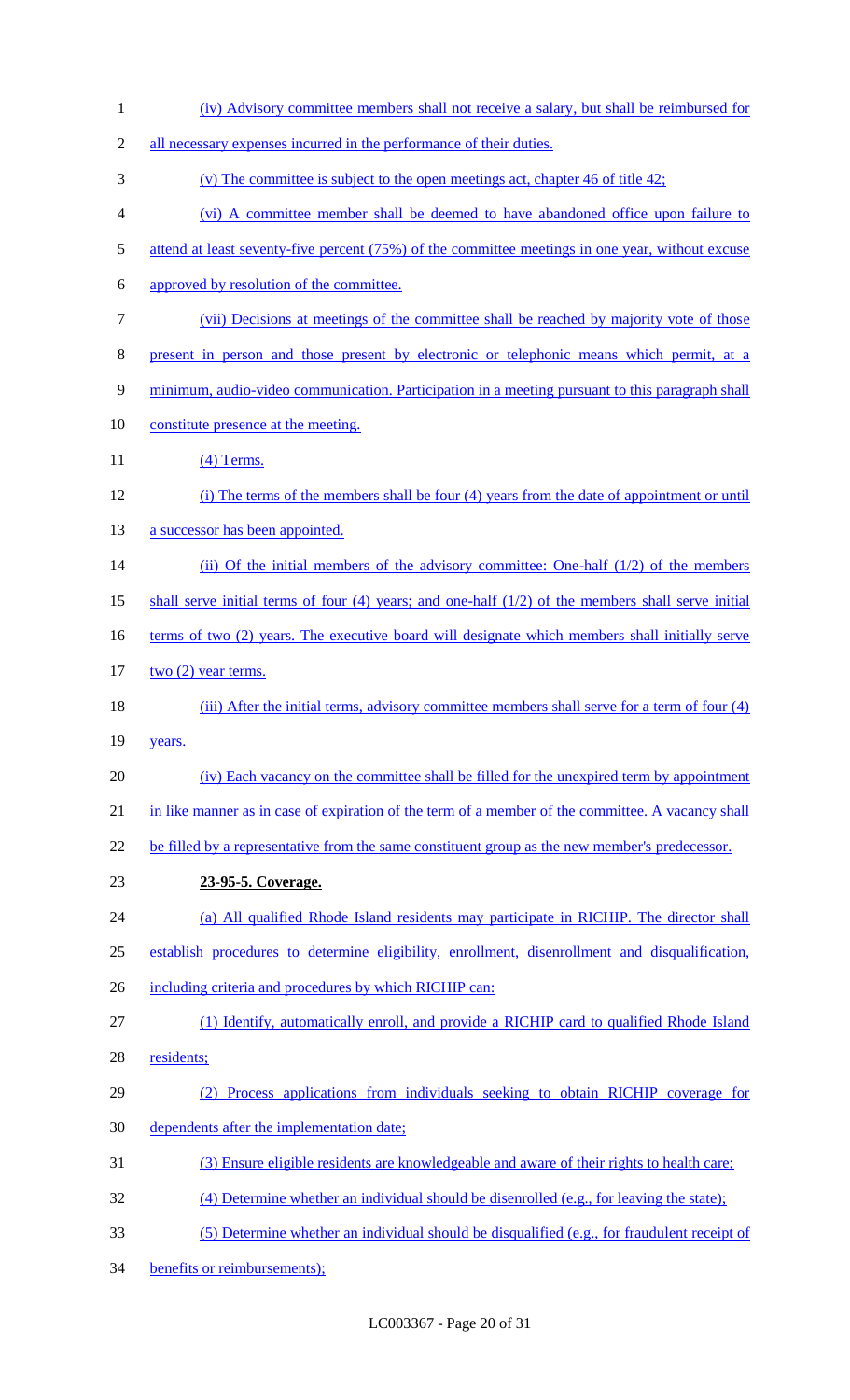- 1 (6) Determine appropriate actions that should be taken with respect to individuals who
- 2 are disenrolled or disqualified (including civil and criminal penalties); and
- 3 (7) Permit individuals to request review and appeal decisions to disenroll or disqualify 4 them.
- 5 (b) Medicare and Medicaid eligible coverage under RICHIP shall be as follows:

6 (1) If all necessary federal waivers are obtained, qualified Rhode Island residents eligible 7 for federal Medicare ("Medicare eligible residents") shall continue to pay required fees to the 8 federal government. RICHIP shall establish procedures to ensure that Medicare eligible residents 9 shall have such amounts deducted from what they owe to RICHIP under § 23-95-12(h). RICHIP 10 shall become the equivalent of qualifying coverage under Medicare part D and Medicare 11 advantage programs, and as such shall be the vendor for coverage to RICHIP participants. 12 RICHIP shall provide Medicare eligible residents benefits equal to those available to all other 13 RICHIP participants and equal to or greater than those available through the federal Medicare 14 program. To streamline the process, RICHIP shall seek to receive federal reimbursements for 15 services and goods to Medicare eligible residents and administer all Medicare funds.

16 (2) If all necessary federal waivers are obtained, RICHIP shall become the state's sole 17 Medicaid provider. RICHIP shall create procedures to enroll all qualified Rhode Island residents 18 eligible for Medicaid ("Medicaid eligible residents") in the federal Medicaid program to ensure a 19 maximum amount of federal Medicaid funds go to the RICHIP trust fund. RICHIP shall provide 20 benefits to Medicaid eligible residents equal to those available to all other RICHIP participants.

 (3) If all necessary federal waivers are not granted from the Medicaid or Medicare programs operated under Title XVIII or XIX of the Social Security Act, the Medicaid or Medicare program for which a waiver is not granted shall act as the primary insurer for those 24 eligible for such coverage, and RICHIP shall serve as the secondary or supplemental plan of health insurance coverage. Until such time as a waiver is granted, the plan shall not pay for 26 services for persons otherwise eligible for the same health care benefits under the Medicaid or Medicare program. The director shall establish procedures for determining amounts owed by 28 Medicare and Medicaid eligible residents for supplemental RICHIP coverage and the extent of such coverage. (4) The director may require Rhode Island residents to provide information necessary to

- 31 determine whether the resident is eligible for a federally matched public health program or for
- 32 Medicare, or any program or benefit under Medicare.
- 33 (5) As a condition of eligibility or continued eligibility for health care services under 34 RICHIP, a qualified Rhode Island resident who is eligible for benefits under Medicare shall enroll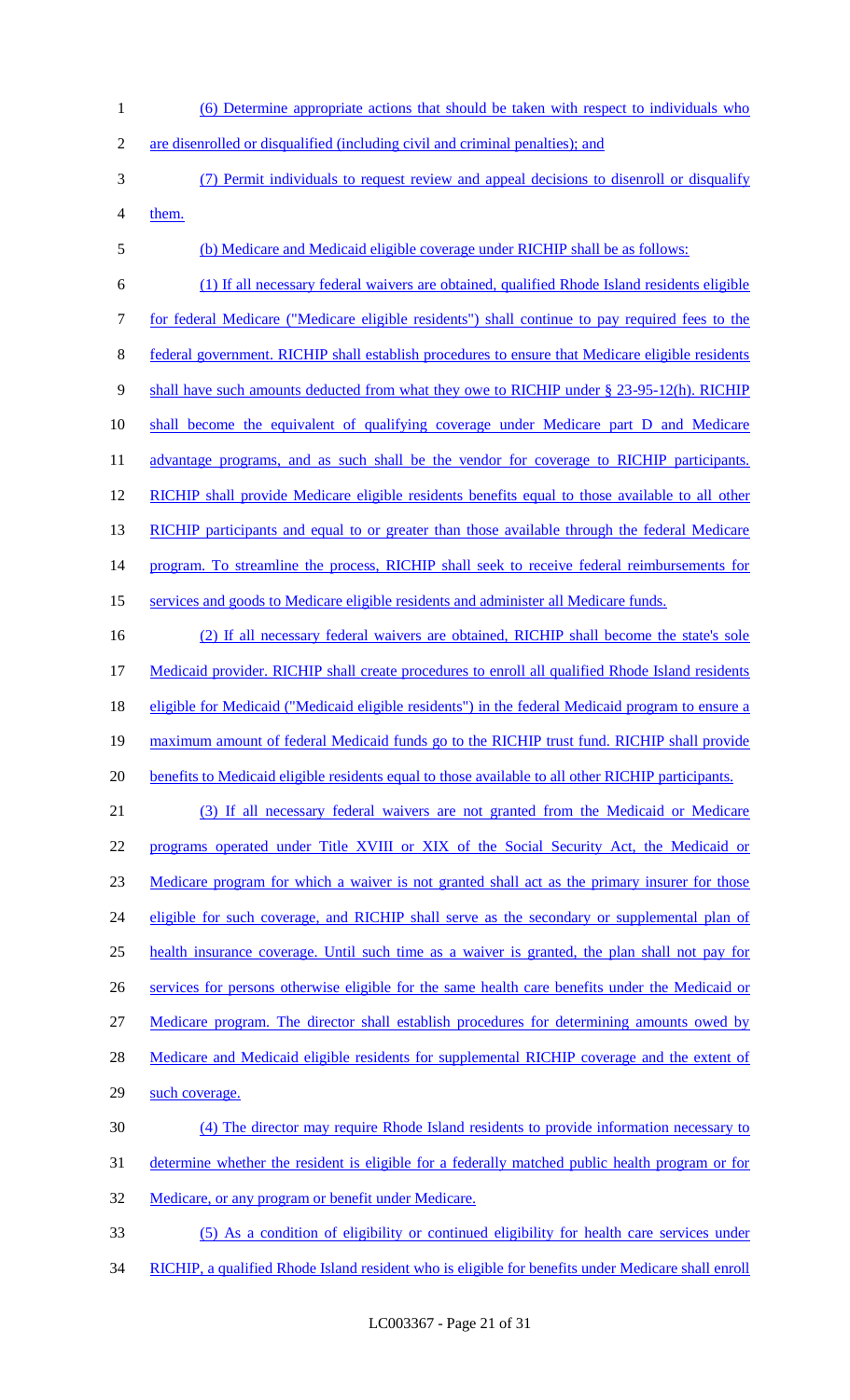1 in Medicare, including Parts A, B, and D.

| $\sqrt{2}$ | (c) Veterans. RICHIP shall serve as the secondary or supplemental plan of health                  |
|------------|---------------------------------------------------------------------------------------------------|
| 3          | insurance coverage for military veterans. The director shall establish procedures for determining |
| 4          | amounts owed by military veterans who are qualified residents for such supplemental RICHIP        |
| 5          | coverage and the extent of such coverage.                                                         |
| 6          | (d) This chapter does not create any employment benefit, nor require, prohibit, or limit          |
| 7          | the providing of any employment benefit.                                                          |
| $8\,$      | (e) This chapter does not affect or limit collective action or collective bargaining on the       |
| 9          | part of a health care provider with their employer or any other lawful collective action or       |
| 10         | collective bargaining.                                                                            |
| 11         | 23-95-6. Benefits.                                                                                |
| 12         | (a) This chapter shall provide insurance coverage for services and goods (including               |
| 13         | prescription drugs) deemed medically necessary by a qualified health care provider and that is    |
| 14         | currently covered under:                                                                          |
| 15         | (1) The federal Medicare program (Social Security Act title XVIII) parts A, B and D;              |
| 16         | (2) The federal Medicaid program except that long-term care shall be available only to            |
| 17         | those who currently qualify for Medicaid coverage;                                                |
| 18         | (3) The state's Children's Health Insurance Program; and                                          |
| 19         | (4) All essential health benefits mandated by the Affordable Care Act as of January 1,            |
| 20         | 2017, including, services and goods within the following categories:                              |
| 21         | (i) Primary and preventive care;                                                                  |
| 22         | (ii) Approved dietary and nutritional therapies;                                                  |
| 23         | (iii) Inpatient care;                                                                             |
| 24         | (iv) Outpatient care;                                                                             |
| 25         | (v) Emergency and urgently needed care;                                                           |
| 26         | (vi) Prescription drugs and medical devices;                                                      |
| 27         | (vii) Laboratory and diagnostic services;                                                         |
| 28         | (viii) Palliative care;                                                                           |
| 29         | (ix) Mental health services;                                                                      |
| 30         | (x) Oral health, including dental services, periodontics, oral surgery, and endodontics;          |
| 31         | (xi) Substance abuse treatment services;                                                          |
| 32         | (xii) Physical therapy and chiropractic services;                                                 |
| 33         | (xiii) Vision care and vision correction;                                                         |
| 34         | (xiv) Hearing services, including coverage of hearing aids;                                       |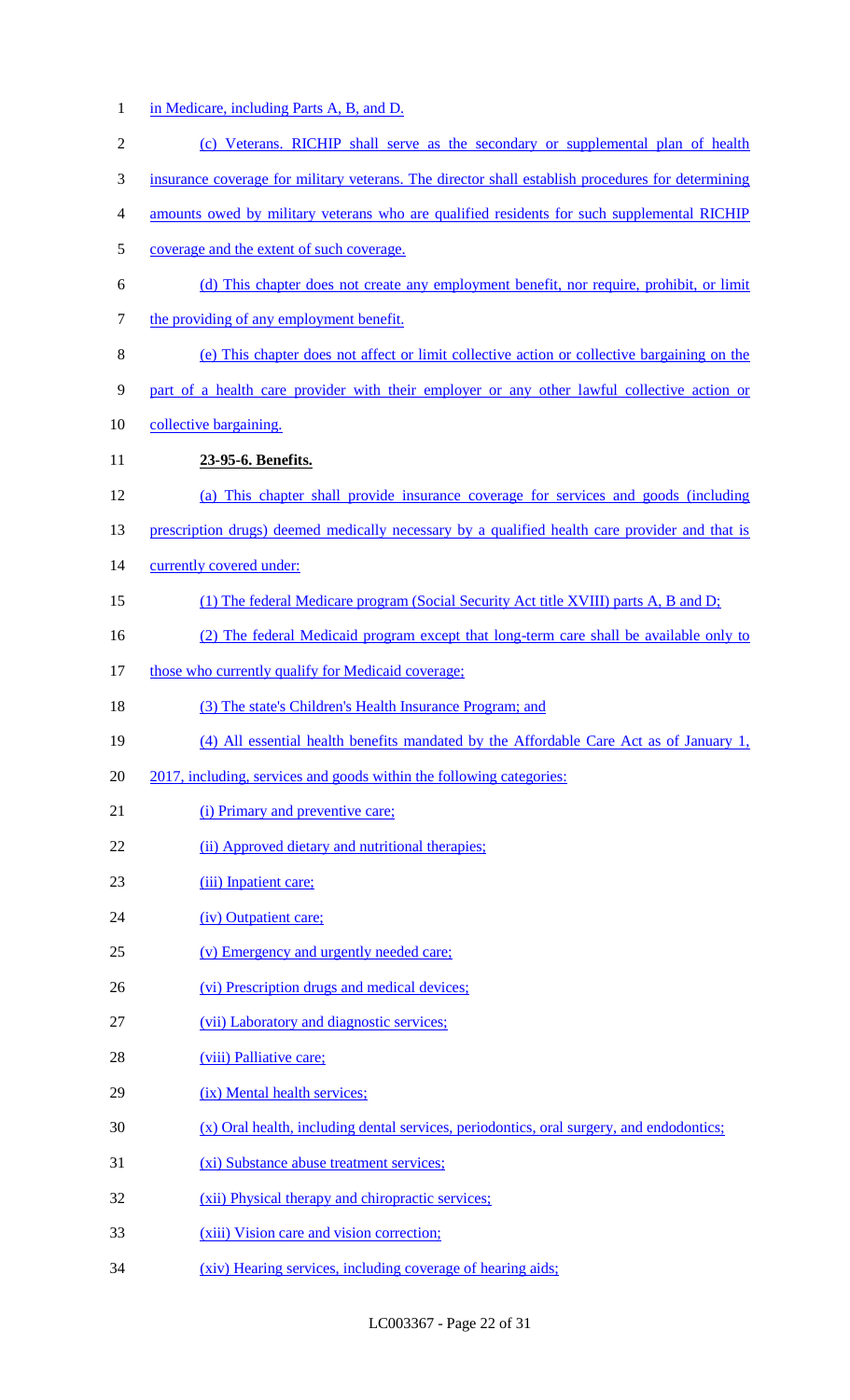1 (xv) Podiatric care; 2 (xvi) Comprehensive family planning, reproductive, maternity, and newborn care; and 3 (xvii) Short-term rehabilitative services and devices. 4 (b) Additional coverage. The director shall create a procedure in consultation with the 5 RICHIP advisory committee that may permit additional medically necessary goods and services 6 beyond that provided by federal laws cited herein and within the areas set forth in § 23-95-5, if 7 the coverage is for services and goods deemed medically necessary based on credible scientific 8 evidence published in peer-reviewed medical literature generally recognized by the relevant 9 medical community, physician specialty society recommendations, and the views of physicians 10 practicing in relevant clinical areas and any other relevant factors. The director shall create 11 procedures for handling complaints and appeals concerning the benefits package. 12 (c) Restrictions shall not apply. In order for RICHIP participants to be able to receive 13 medically necessary goods and services, this chapter shall override any state law that restricts the 14 provision or use of state funds for any medically necessary goods or services, including those 15 related to family planning and reproductive health care. 16 (d) Medically necessary goods: 17 (1) Prescription drug formulary: 18 (i) In general. The director shall work with the executive office of health and human 19 services (EOHHS) Rhode Island pharmacy & therapeutics committee to establish a prescription 20 drug formulary system, which shall comply with  $\S$  24-95-6(a)(4)(i) through (a)(4)(xvii) and 21 encourage best-practices in prescribing and discourage the use of ineffective, dangerous, or 22 excessively costly medications when better alternatives are available. 23 (ii) Promotion of generics. The formulary under this subsection shall promote the use of 24 generic medications to the greatest extent possible. 25 (iii) Formulary updates and petition rights. The formulary under this subsection shall be 26 updated frequently and the director shall create a procedure for patients and providers to make 27 requests and appeal denials to add new pharmaceuticals or to remove ineffective or dangerous 28 medications from the formulary. 29 (iv) Use of off-formulary medications. The director shall promulgate rules regarding the 30 use of off-formulary medications which allow for patient access but do not compromise the 31 formulary. 32 (v) Approved devices and equipment. The director shall work with the executive office of 33 health and human services (EOHHS) Rhode Island pharmacy & therapeutics committee to 34 promulgate a list of medically necessary goods that shall be covered by RICHIP and comply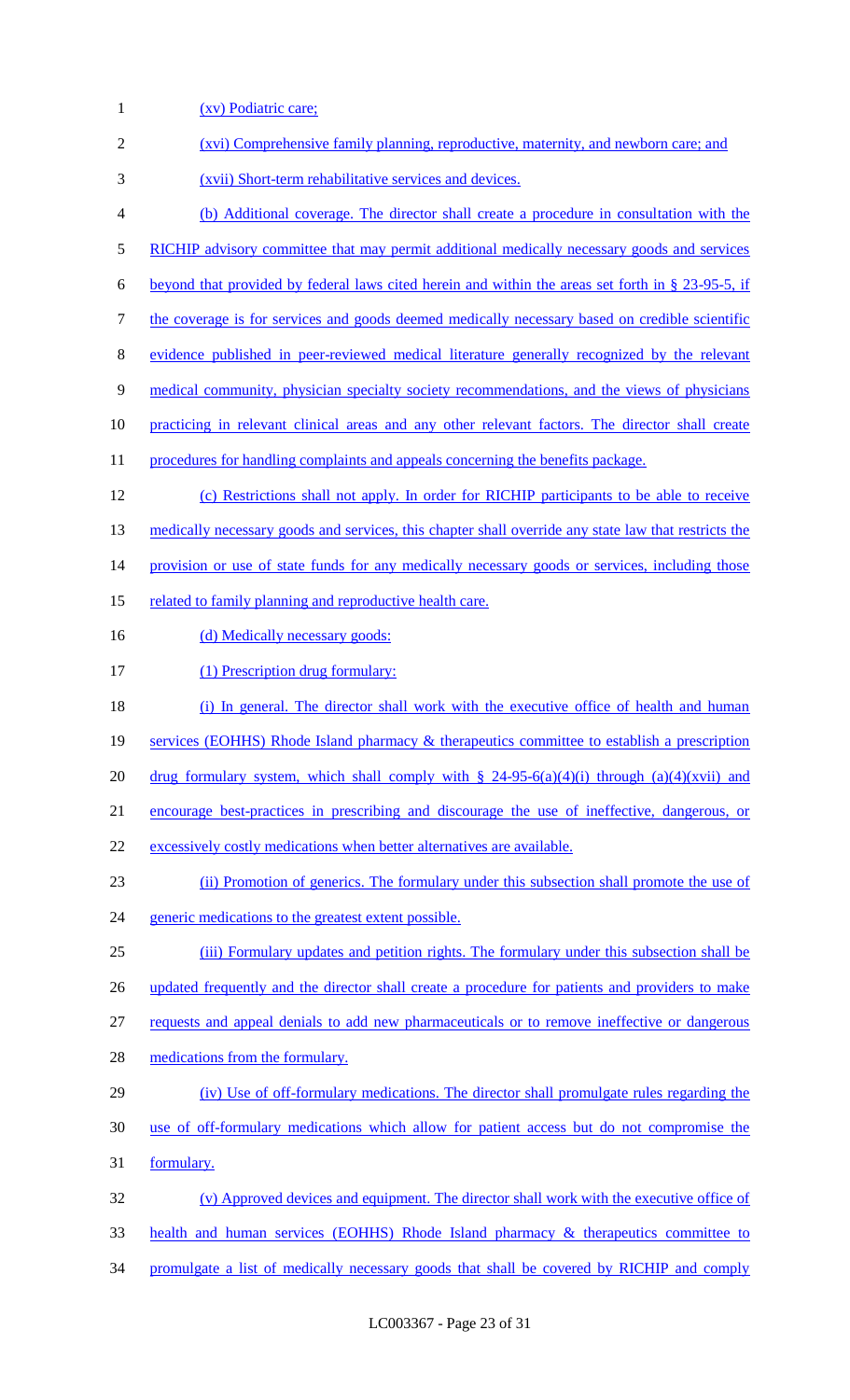- 1 with § 24-95-6(a)(4)(i) through (a)(4)(xvii).
- 2 (vi) Bulk purchasing. The director shall seek and implement ways to obtain goods at the 3 lowest possible cost, including bulk purchasing agreements. 4 **23-95-7. Providers.**  5 (a) Rhode Island providers. 6 (1) Licensing. Participating providers must meet state licensing requirements in order to 7 participate in RICHIP. No provider whose license is under suspension or has been revoked may 8 participate in the program. 9 (2) Participation. All providers may participate in RICHIP by providing items on the 10 RICHIP benefits list for which they are licensed. Providers may elect either to participate fully, or 11 not at all, in the program. 12 (3) For-profit providers. For-profit providers may continue to offer services and goods in 13 Rhode Island, but are prohibited from charging patients more than RICHIP reimbursement rates 14 for covered services and goods and must notify qualified Rhode Island residents when the 15 services and goods they offer will not be reimbursed fully under RICHIP. 16 (b) Out-of-state providers. Except for emergency and urgently needed service, as set forth 17 in § 23-95-7(d), RICHIP shall not pay for health care services obtained outside of Rhode Island 18 unless the following requirements are met: 19 (1) The patient secures a written referral from a qualified Rhode Island physician prior to 20 seeking such services; and 21 (2) The referring physician determines that the services are not available in the state or 22 cannot be performed within the state at the level of expertise that would provide medically 23 necessary care. 24 (c) Out-of-state provider reimbursement. The program shall pay out-of-state health care 25 providers an amount not to exceed RICHIP rates as set forth in § 23-95-9(a). RICHIP participants 26 are responsible for paying out-of-state providers for costs in excess of RICHIP reimbursements. 27 The RICHIP participant is responsible for paying all costs of out-of-state services that fail to meet 28 the requirements of  $\S$ § 23-95-7(b)(1) and (b)(2). 29 (d) Out-of-state emergency provider reimbursement. The program shall pay for 30 emergency and urgently needed services and goods that are obtained by the RICHIP participant 31 anywhere outside of Rhode Island to the same extent allowed if such services or goods were 32 provided in Rhode Island in accordance with § 23-95-9. RICHIP participants are responsible for 33 paying out-of-state emergency providers for costs in excess of RICHIP reimbursements. 34 (e) Out-of-state residents.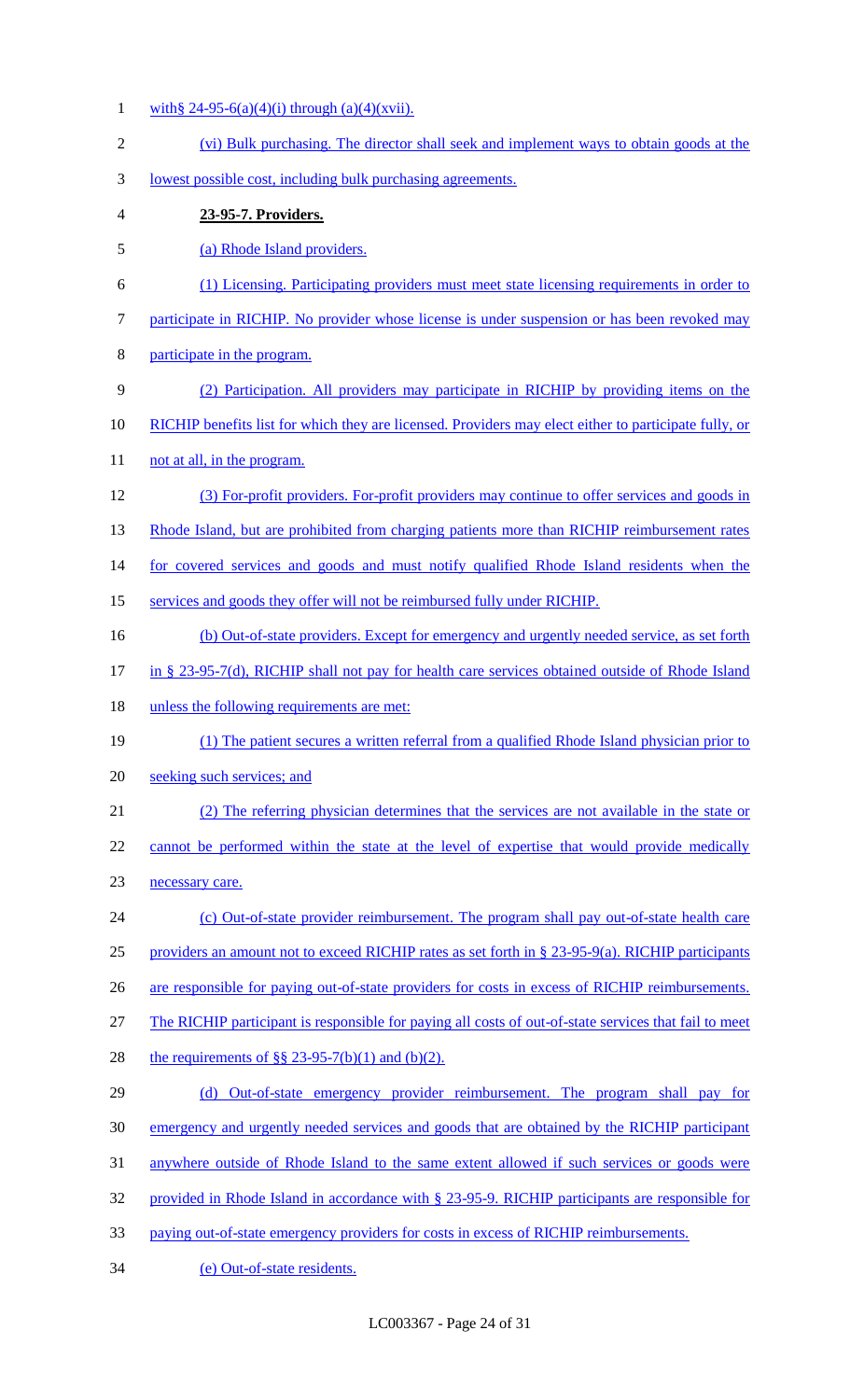1 (1) In general. Rhode Island providers who provide any services to individuals who are

2 not RICHIP participants shall not be reimbursed by RICHIP and must seek reimbursement from

3 those individuals or other sources.

 (2) Emergency care exception. Nothing in this chapter shall prevent any individual from 5 receiving or any provider from providing emergency health care services and goods in Rhode Island. The director shall adopt rules to provide reimbursement; however, the rules shall reasonably limit reimbursement to protect the fiscal integrity of RICHIP. The director shall implement procedures to secure reimbursement from any appropriate third-party funding source or from the individual to whom the emergency services were rendered.

## 10 **23-95-8. Cross-border employees.**

11 (a) State residents employed out-of-state. If an individual is employed out-of-state by an 12 employer that is subject to Rhode Island state law, the employer and employee shall be required 13 to pay the payroll taxes as to that employee as if the employment were in the state. If an 14 individual is employed out-of-state by an employer that is not subject to Rhode Island state law, 15 the employee health coverage provided by the out-of-state employer to a resident working out-of-16 state shall serve as the employee's primary plan of health coverage, and RICHIP shall serve as the 17 employee's secondary plan of health coverage. The director shall establish procedures for 18 determining amounts owed by residents employed out-of-state for such supplemental secondary 19 RICHIP coverage and the extent of such coverage. 20 (b) Out-of-state residents employed in the state. The payroll tax set forth in § 23-95-12(i)

21 shall apply to any out-of-state resident who is employed or self-employed in the state. However, 22 such out-of-state residents shall be able to take a credit for amounts they spend on health benefits 23 for themselves that would otherwise be covered by RICHIP if the individual were a RICHIP 24 participant. The out-of-state resident's employer shall be able to take a credit against such payroll 25 taxes regardless of the form of the health benefit (e.g., health insurance, a self-insured plan, direct 26 services, or reimbursement for services), to ensure that the revenue proposal does not relate to 27 employment benefits in violation of the federal Employee Retirement Income Security Act 28 ("ERISA") law. For non-employment-based spending by individuals, the credit shall be available 29 for and limited to spending for health coverage (not out-of-pocket health spending). The credit 30 shall be available without regard to how little is spent or how sparse the benefit. The credit may 31 only be taken against the payroll taxes set forth in § 23-95-12(i). Any excess amount may not be 32 applied to other tax liability. For employment-based health benefits, the credit shall be distributed 33 between the employer and employee in the same proportion as the spending by each for the 34 benefit. The employer and employee may each apply their respective portion of the credit to their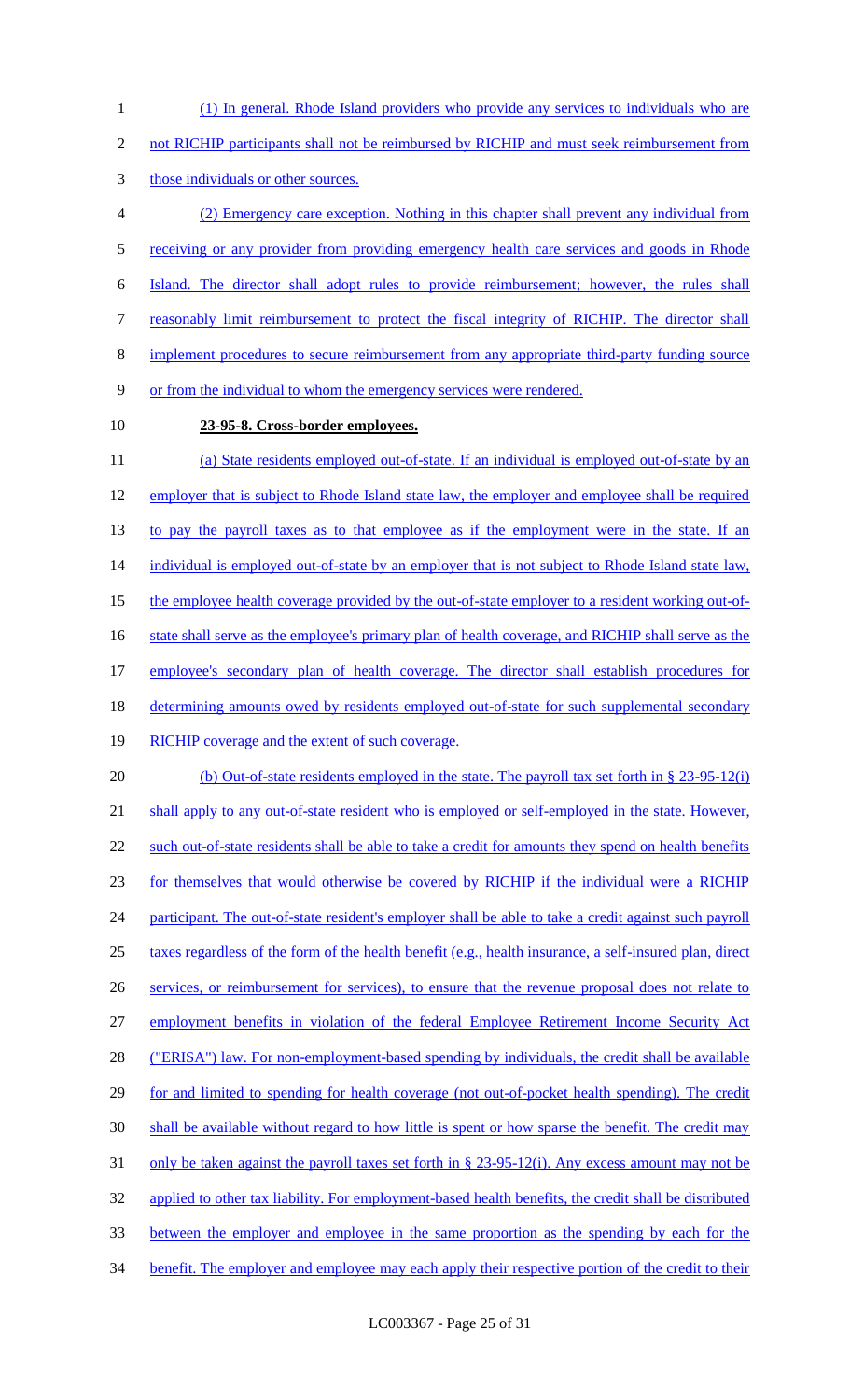respective portion of the payroll taxes set forth in § 23-95-12(i). If any provision of this clause or any application of it shall be ruled to violate ERISA, the provision or the application of it shall be 3 null and void and the ruling shall not affect any other provision or application of this section or this chapter.

#### 5 **23-95-9. Provider reimbursement.**

6 (a) Rates for services. RICHIP reimbursements to providers shall match the highest 7 reimbursement rates offered by Medicare or Medicaid to Rhode Island qualified residents that are 8 in effect at the time services and goods are provided. If the director determines that there are no 9 such federal reimbursement rates or that such rates are significantly different from those in 10 neighboring states, the director shall set additional or alternative rates in consultation with the 11 RICHIP advisory committee such that rates of reimbursement are fair and reasonable. The 12 director in consultation with the RICHIP advisory committee shall review the rates at least 13 annually and shall establish procedures by which complaints about reimbursement rates may be 14 reviewed and appealed. 15 (b) Rates for goods. The prices to be paid to providers for medically necessary goods 16 (e.g., prescription drugs, approved devices and equipment) shall be established annually by the 17 director in consultation with the advisory committee. 18 (c) Billing and payments. Providers shall submit billing for services to RICHIP

19 participants in the form of electronic invoices entered into RIFANS, the state's computerized 20 financial system. The director shall coordinate the manner of processing and payment with the 21 office of accounts and control and the RIFANS support team within the division of information 22 technology. Payments shall be made by check or electronic funds transfer in accordance with 23 terms and procedures coordinated by the director and the office of accounts and control and

24 consistent with the fiduciary management of the RICHIP trust fund.

25 (d) Provider restrictions. Providers who accept any payment from RICHIP may not bill 26 any patient for any covered benefit. Providers cannot use any of their operating budgets for

27 expansion, profit, excessive executive income, marketing, or major capital purchases or leases.

28 **23-95-10. Private insurance companies.** 

 (a) Non-duplication. It is unlawful for a private health insurer to sell health insurance coverage to qualified Rhode Island residents that duplicates the benefits provided under this chapter. Nothing in this chapter shall be construed as prohibiting the sale of health insurance coverage for any additional benefits not covered by this chapter, including additional benefits that 33 an employer may provide to employees or their dependents, or to former employees or their 34 dependents (e.g., multiemployer plans can continue to provide wrap-around coverage for any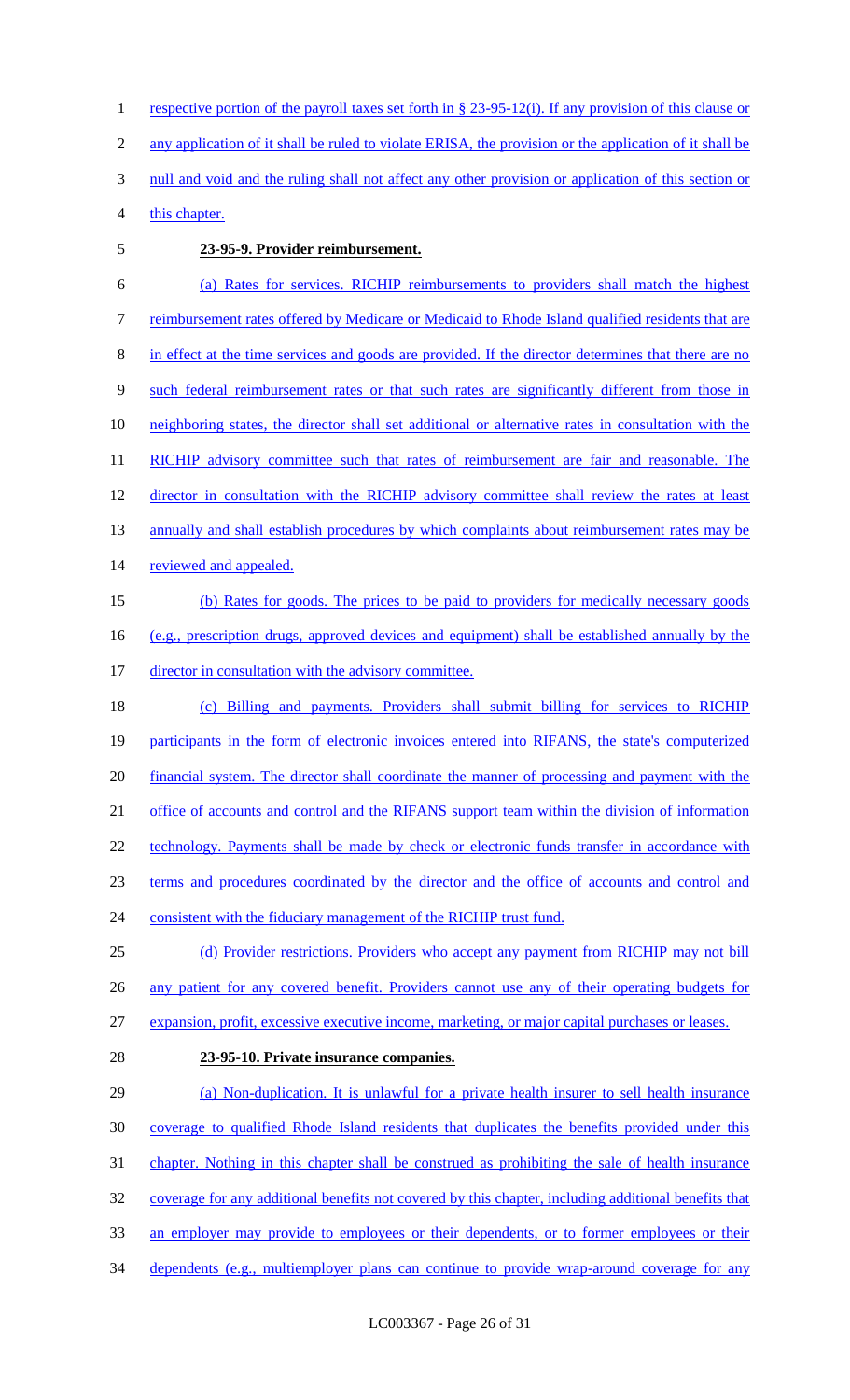1 benefits not provided by RICHIP).

2 (b) Displaced employees. Re-education and job placement of persons employed in Rhode 3 Island-located enterprises who have lost their jobs as a result of this chapter shall be managed by 4 the Rhode Island department of labor and training or an appropriate federal retraining program. 5 The director may provide funds from RICHIP or funds otherwise appropriated for this purpose 6 for retraining and assisting job transition for individuals employed or previously employed in the 7 fields of health insurance, health care service plans, and other third-party payments for health care 8 or those individuals providing services to health care providers to deal with third-party payers for 9 health care, whose jobs may be or have been ended as a result of the implementation of the 10 program, consistent with applicable laws. 11 **23-95-11. Budgeting.**  12 (a) Operating budget. Annually, the director shall create an operating budget for the 13 program that includes the costs for all benefits set forth in § 23-95-5 and the costs for RICHIP 14 administration. The director shall determine appropriate reimbursement rates for benefits 15 pursuant to  $\S 23-95-9(a)$ . The operating budget shall be reviewed by the advisory committee and 16 approved by the executive board prior to submission to the governor and general assembly. 17 (b) Capital expenditures. The director shall work with the advisory committee, 18 representatives from state entities involved with provider capital expenditures (e.g., the Rhode 19 Island department of administration office of capital projects, the Rhode Island Health and 20 Educational Building Corporation, etc.), and providers to help ensure that capital expenditures 21 proposed by providers, including amounts to be spent on construction and renovation of health 22 facilities and major equipment purchases, will address health care needs of RICHIP participants. 23 To the extent that providers are seeking to use RICHIP funds for capital expenditures, the director 24 shall have the authority to approve or deny such expenditures. 25 (c) Prohibition against co-mingling operations and capital improvement funds. It is 26 prohibited to use funds under this chapter that are earmarked: 27 (1) For operations for capital expenditures; or 28 (2) For capital expenditures for operations. 29 **23-95-12. Financing.**  30 (a) RICHIP trust fund. There shall be established a RICHIP trust fund into which funds 31 collected pursuant to this chapter are deposited and from which funds are distributed. All money 32 collected and received shall be used exclusively to finance RICHIP. The governor or general 33 assembly may provide funds to the RICHIP trust fund, but may not remove or borrow funds from 34 the RICHIP trust fund.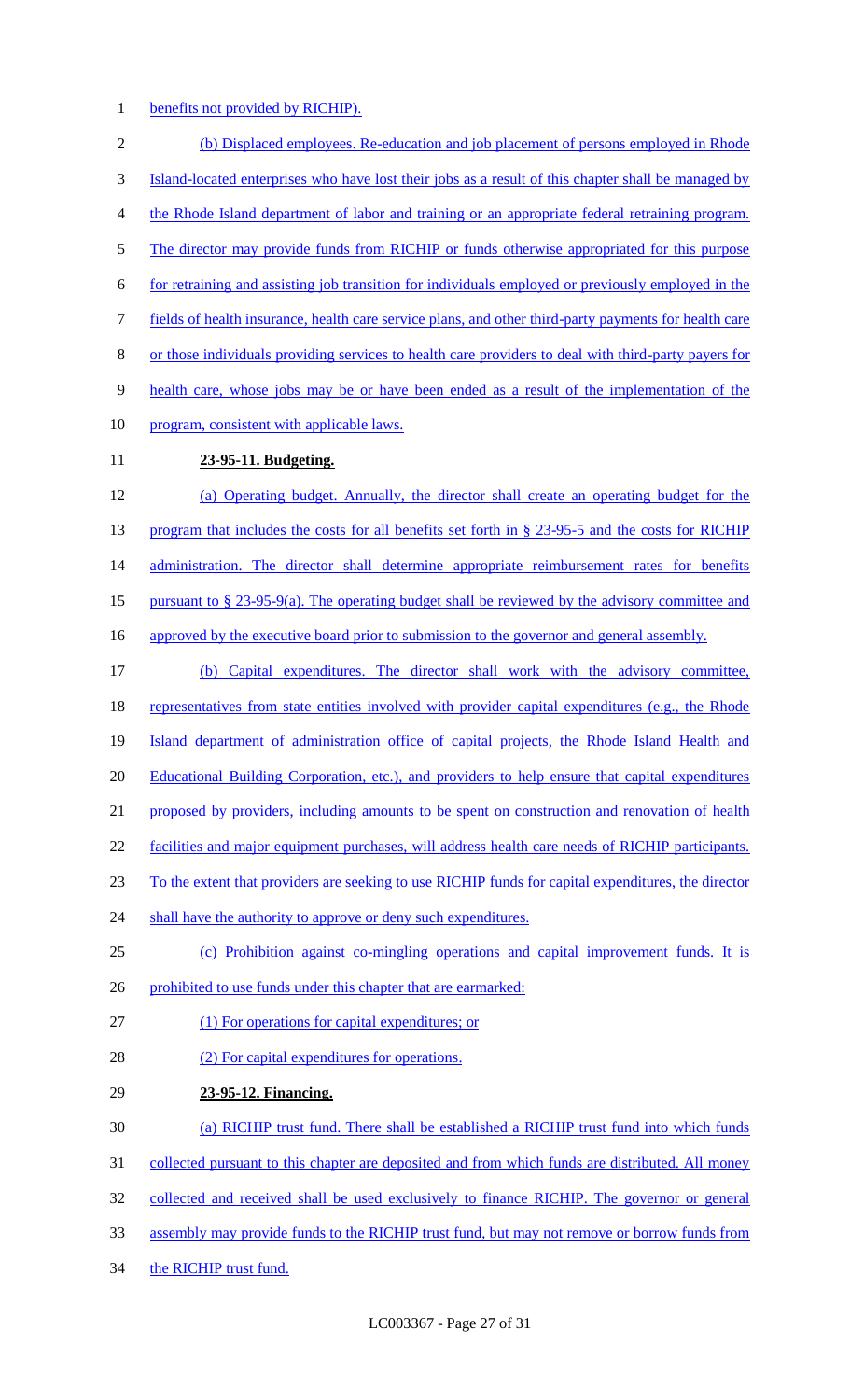(b) Revenue proposal. After consulting with the RICHIP advisory committee and gaining approval of the RICHIP executive board, the director shall submit to the governor and the general assembly a revenue plan and, if required, legislation (referred to collectively in this section as the "revenue proposal") to provide the revenue necessary to finance RICHIP. The initial revenue 5 proposal shall be submitted for the fiscal year commencing the year after this this chapter is enacted and annually, thereafter. The basic structure of the initial revenue proposal will be based 7 on a consideration of: (1) Anticipated savings from a single payer program; (2) Government funds available for health care; (3) Private funds available for health care; and (4) Replacing current regressive health insurance payments made to multiple health insurance carriers with progressive contributions to a single payer (RICHIP) in order to make health care insurance affordable and remove unnecessary barriers to health care access. 14 Subsequent proposals shall adjust the RICHIP contributions, based on projections from the total 15 RICHIP costs in the previous year, and shall include a five (5) year plan for adjusting RICHIP 16 contributions to best meet the goals set forth in this section and § 23-95-2. (c) Anticipated savings. It is anticipated that RICHIP will lower health care costs by: 18 (1) Eliminating payments to private health insurance carriers; (2) Reducing paperwork and administrative expenses for both providers and payers created by the marketing, sales, eligibility checks, network contract management, issues associated multiple benefit packages, and other administrative waste associated with the current multi-payer private health insurance system; (3) Allowing the planning and delivery of a public health strategy for the entire population of Rhode Island; (4) Improving access to preventive health care; and (5) Negotiating on behalf of the state for bulk purchasing of medical supplies and pharmaceuticals. (d) Federal funds. The director shall seek and obtain waivers and other approvals relating to Medicaid, the Children's Health Insurance Program, Medicare, the ACA, and any other 30 relevant federal programs so that: (1) Federal funds and other subsidies for health care that would otherwise be paid to the 32 state and its residents and health care providers, would be paid by the federal government to the state and deposited into the RICHIP trust fund, (2) Programs would be waived and such funding from federal programs in Rhode Island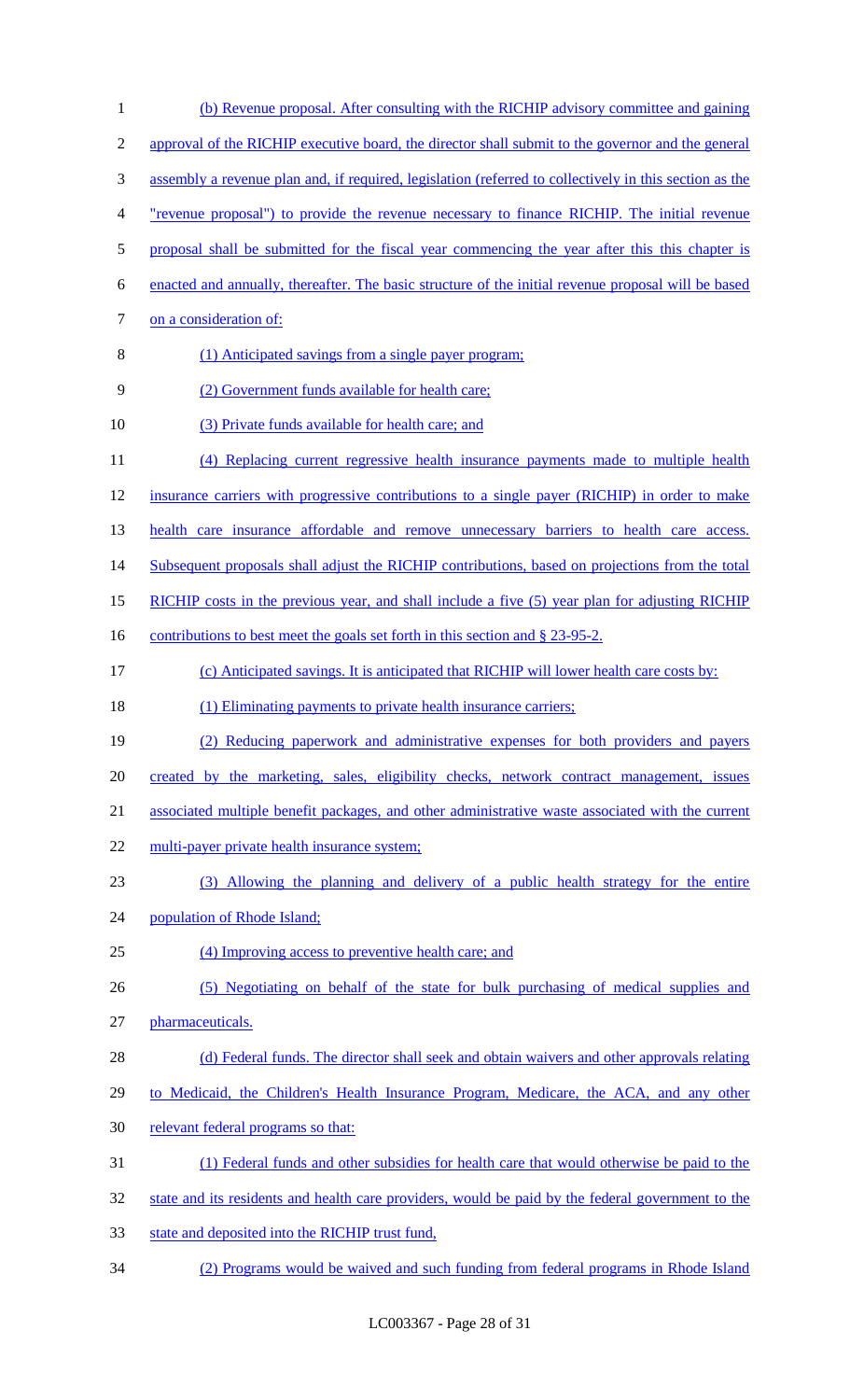- would be replaced or merged into RICHIP so it can operate as a single payer program;
- (3) Maximum federal funding for health care is sought even if any necessary waivers or
- approvals are not obtained and multiple sources of funding with RICHIP trust fund monies are
- pooled, so that RICHIP can act as much as possible like a single payer program to maximize
- benefits to Rhode Islanders; and
- (4) Federal financial participation in the programs that are incorporated into RICHIP are 7 not jeopardized.
- (e) State funds. State funds that would otherwise be appropriated to any governmental agency, office, program, instrumentality, or institution for services and benefits covered under RICHIP shall be directed into the RICHIP trust fund. Payments to the fund pursuant to this 11 section shall be in an amount equal to the money appropriated for those purposes in the fiscal year beginning immediately preceding the effective date of this chapter.
- (f) Private funds. Private grants (e.g., from nonprofit corporations) and other funds

14 specifically ear-marked for health care (e.g., from litigation against tobacco companies, opioid

- 15 manufacturers, etc.), shall also be put into the RICHIP trust fund.
- (g) Assignments from RICHIP participants. Receipt of health care services under the plan 17 shall be deemed an assignment by the RICHIP participant of any right to payment for services 18 from a policy of insurance, a health benefit plan or other source. The other source of health care 19 benefits shall pay to the fund all amounts it is obligated to pay to, or on behalf of, the RICHIP 20 participant for covered health care services. The director may commence any action necessary to 21 recover the amounts due. (h) Replacing current health insurance payments with progressive contributions. Instead of making health insurance payments to multiple carriers (i.e., for premiums, co-pays, 24 deductibles, and costs in excess of caps) for limited coverage, individuals and entities subject to
- Rhode Island taxation pursuant to § 44-30-1 shall pay progressive contributions to the RICHIP
- trust fund (referred to collectively in this section as the "RICHIP contributions") for
- comprehensive coverage. These RICHIP contributions shall be set and adjusted over time to an
- 28 appropriate level to:
- 29 (1) Cover the actual cost of the program;
- (2) Ensure that higher brackets of income subject to specified taxes shall be assessed at a
- higher marginal rate than lower brackets; and
- (3) Protect the economic welfare of small businesses, low-income earners and working
- families through tax credits or exemptions.
- (i) Contributions based on earned income. The amounts currently paid by employers and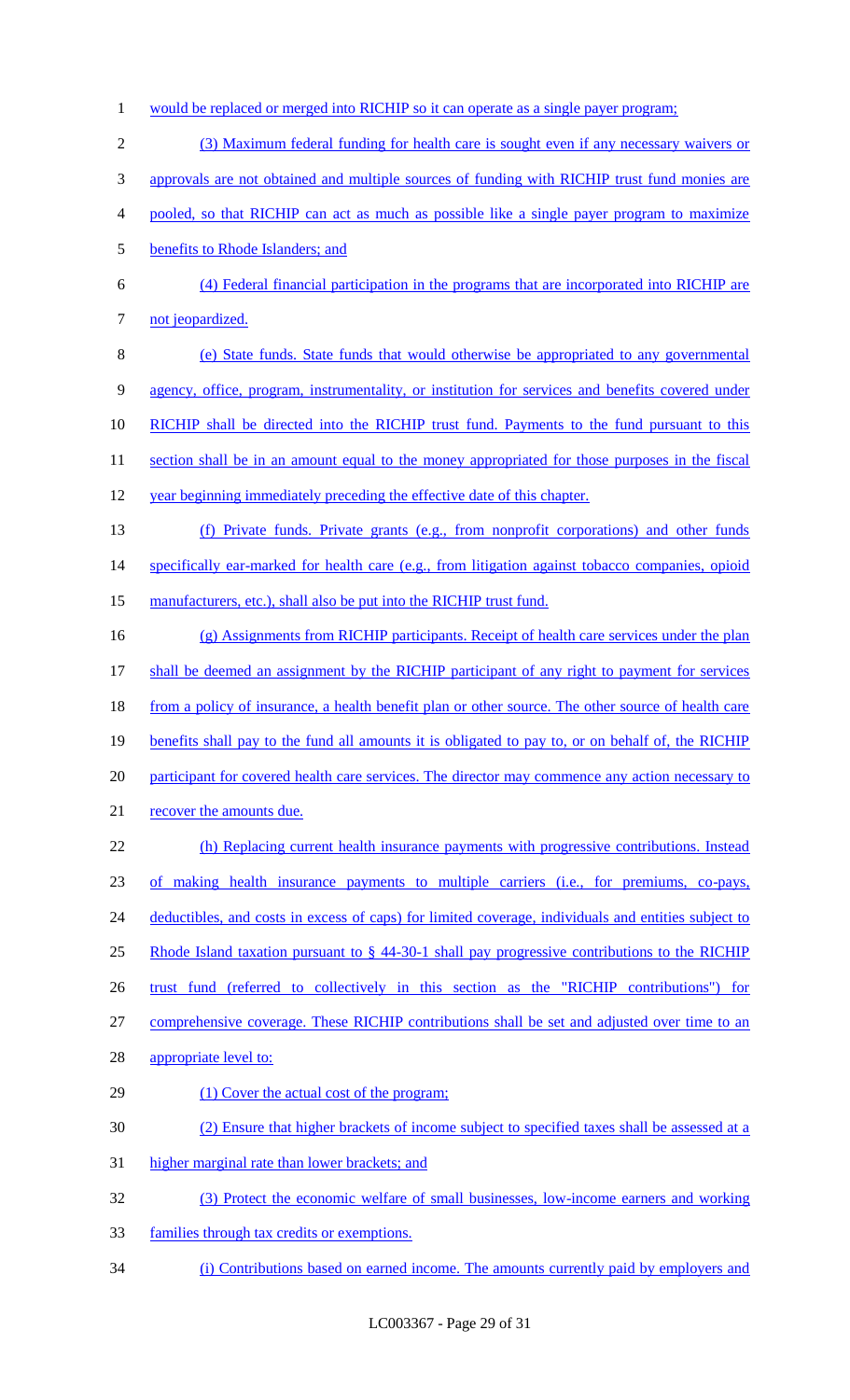2 based on the projected average payroll of employees over three (3) previous calendar years. The 3 employer shall pay eighty percent (80%) and the employee shall pay twenty percent (20%) of this 4 payroll tax, except that an employer may agree to pay all or part of the employee's share. Self-5 employed individuals shall initially pay one-hundred percent (100%) of the payroll tax. The ten 6 percent (10%) initial rate will be adjusted by the director so that higher brackets of income 7 subject to these taxes shall be assessed at a higher marginal rate than lower brackets and so that 8 small businesses and lower income earners receive a credit or exemption. 9 (j) Contributions based on unearned income. There shall be a progressive contribution 10 based on unearned income, i.e., capital gains, dividends, interest, profits, and rents. Initially, the 11 unearned income RICHIP contributions shall be equal to ten percent (10%) of such unearned 12 income. The ten percent (10%) initial rate may be adjusted by the director to allow for a 13 graduated progressive exemption or credit for individuals with lower unearned income levels. 14 **23-95-13. Implementation.**  15 (a) State laws and regulations. 16 (1) In general. The director shall work with the executive board and receive such 17 assistance as may be necessary from other state agencies and entities to examine state laws and 18 regulations and to make recommendations necessary to conform such laws and regulations to 19 properly implement the RICHIP program. The director shall report recommendations to the 20 governor and the general assembly. 21 (2) Anti-trust laws. The intent of this chapter is to exempt activities provided for under 22 this chapter from state antitrust laws and to provide immunity from federal antitrust laws through 23 the state action doctrine. 24 (b) Severability. If any provision or application of this chapter shall be held to be invalid, 25 or to violate or be inconsistent with any applicable federal law or regulation, that shall not affect 26 other provisions or applications of this chapter which can be given effect without that provision 27 or application; and to that end, the provisions and applications of this chapter are severable. 28 (c) The director shall complete an implementation plan to provide health care coverage 29 for qualified residents in accordance with this chapter within six (6) months of the effective date. 30 SECTION 4. This act shall take effect upon passage.

1 employees for health insurance shall initially be replaced by a ten percent (10%) payroll tax,

======== LC003367 ========